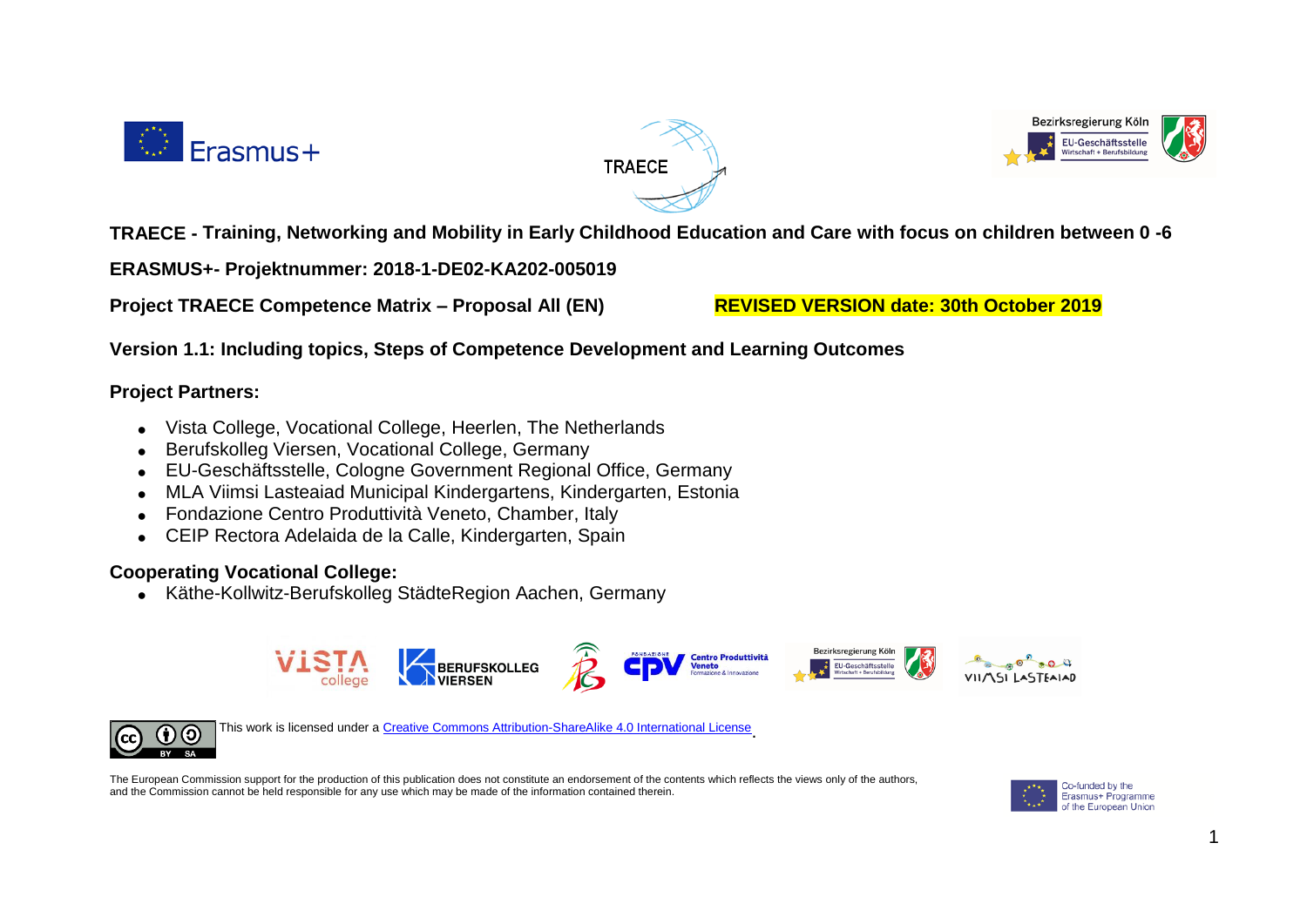| $\overline{All}$                                                                                         | TRAECE - Early Childhood Education and Care professionals with focus on children between 0 -6                         |                                                                                                                                  |                                                                                                                                                          |  |
|----------------------------------------------------------------------------------------------------------|-----------------------------------------------------------------------------------------------------------------------|----------------------------------------------------------------------------------------------------------------------------------|----------------------------------------------------------------------------------------------------------------------------------------------------------|--|
| <b>COMPETENCE AREAS</b>                                                                                  | <b>STEPS OF COMPETENCE DEVELOPMENT</b>                                                                                |                                                                                                                                  |                                                                                                                                                          |  |
| 1. Development of a<br>professional attitude                                                             | 1.1.1 He/She is able to define and<br>explain what time-, self-management and<br>self-reflection means.               | 1.2.1 He/She is able to orient her/his<br>time- and self-management with<br>everyday working life and to develop a               | 1.3.1 He/She is able to reflect, use and<br>further develop effective strategies for<br>time- and self-management and health                             |  |
| <b>Topics:</b><br>- Self-management and<br>health prevention at work<br>- Learning and working           | 1.1.2 He/She is able to develop an<br>understanding of her/his professional<br>role.                                  | critical reflective attitude.<br>1.2.2 He/She is able to analytically<br>develop an understanding for her/his                    | prevention (based on holistic approaches<br>to health, e.g. salutogenesis) for training<br>and the profession.                                           |  |
| techniques of self-organized<br>learning<br>- Biographical self-reflection,<br>career choice motives and | 1.1.1.1 He/She is able to classify                                                                                    | professional role.                                                                                                               | 1.3.2 He/She is able to develop an<br>pedagogical ethic and on this basis to<br>develop a balanced professional role<br>identity.                        |  |
| expectations and demands<br>on the professional role<br>- To accept diversity,                           | individual resources and potential<br>stressors that may affect her/his own<br>health and set boundaries according to | 1.2.1.1 He/She is able to analyze<br>individual resources and potential<br>stressors that can influence her/his own              | 1.3.1.1 He/She is able to set goals,                                                                                                                     |  |
| individuality and difference<br>of all people as enrichment<br>and normality                             | her/his wellbeing.<br>1.1.1.2 He/She is able to monitor own<br>physical, intellectual and emotional health            | health and self-management, set<br>boundaries according to her/his wellbeing<br>and draw conclusions for her/his actions.        | develop her/his own expectations and<br>requirements within the framework of<br>her/his self-management, plan and<br>implement self-management processes |  |
| - Basic idea of a competent<br>child (other areas also<br>express this)<br>- Principles of scientific    | and wellbeing, aims to keep them in<br>balance, optimizing own time and energy<br>consumption.                        | 1.2.1.2 He/She is able to develop a<br>critical and reflective attitude to her/his<br>own actions in her/his daily work and to   | on this basis.<br>1.3.1.2 He/She is able to analyze                                                                                                      |  |
| work<br>- Further education, lifelong<br>learning                                                        | 1.1.1.3 He/She is able to optimize her/his<br>own time management and energy<br>consumption.                          | derive her/his own verifiable development<br>goals with support.<br>1.2.2.1 He/She is able to analyze her/his                    | everyday working life on the basis of<br>holistic health care and draw appropriate<br>conclusions.                                                       |  |
|                                                                                                          | 1.1.1.4 He/She is able to label her/his<br>strong and weak sides and takes them                                       | professional motivation according to the<br>background of her/his own biography.                                                 | 1.3.2.1 He/She is able to generalize a<br>critical and reflective attitude towards<br>his/her own actions in her/his everyday                            |  |
|                                                                                                          | into account in her/his operations.<br>1.1.1.5 He/She is able to use digital tools                                    | 1.2.2.2 He/Sheable to fulfill her/his rights<br>and duties as an employee in socio-<br>educational institutions in a responsible | work and to derive and implement her/his<br>own verifiable development goals.                                                                            |  |
|                                                                                                          | and platforms in her/his scope of<br>responsibility.                                                                  | manner and to represent her/his<br>professional interests.<br>1.2.2.3 He/She is able to analyze work                             | 1.3.2.2 He/She is able to reflect on<br>professional motivation on the basis of<br>her/his own personal development and                                  |  |
|                                                                                                          | 1.1.2.1 He/She is able to explain her/his<br>career choice motivation, also in                                        | opportunities and manage her/his<br>professional career.                                                                         | socialization and draw appropriate<br>conclusions for the development of                                                                                 |  |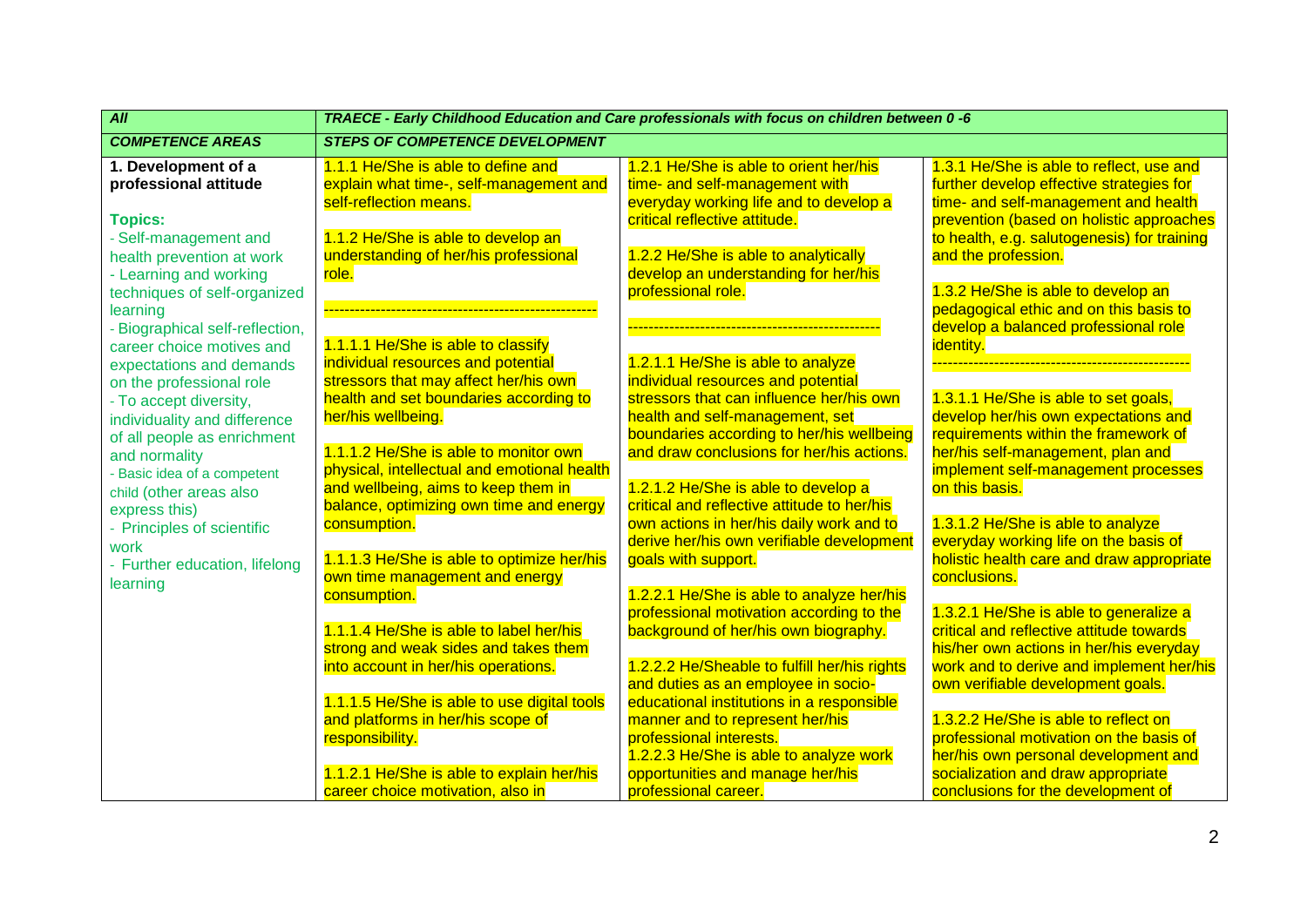| connection with her/his own<br>development.                                                                                                       | her/his professional identity. |
|---------------------------------------------------------------------------------------------------------------------------------------------------|--------------------------------|
| 1.1.2.2 He/She is able to carry out the<br>necessary change of perspective from<br>learner to professional in socio-<br>educational institutions. |                                |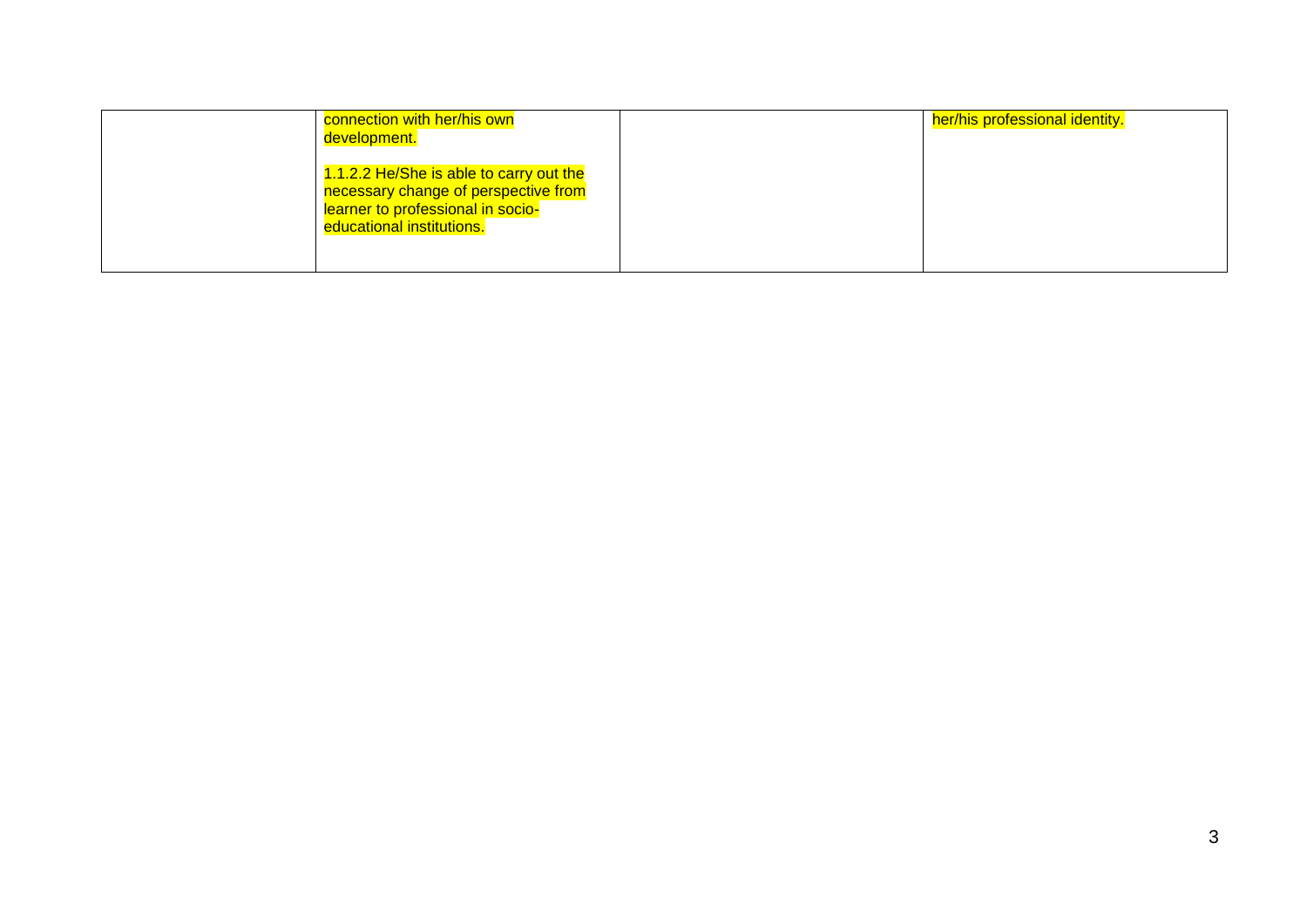| All                                                                                                                                                                                                                                                                                                                                                                                                                                                                                                                                                                                                    | TRAECE - Early Childhood Education and Care professionals with focus on children between 0 -6                                                                                                                                                                                                                                                                                                                                                                                                                                                                                                                                                                                                                                                                                                                                                                                 |                                                                                                                                                                                                                                                                                                                                                                                                                                                                                                                                                                                                                                                              |  |  |  |
|--------------------------------------------------------------------------------------------------------------------------------------------------------------------------------------------------------------------------------------------------------------------------------------------------------------------------------------------------------------------------------------------------------------------------------------------------------------------------------------------------------------------------------------------------------------------------------------------------------|-------------------------------------------------------------------------------------------------------------------------------------------------------------------------------------------------------------------------------------------------------------------------------------------------------------------------------------------------------------------------------------------------------------------------------------------------------------------------------------------------------------------------------------------------------------------------------------------------------------------------------------------------------------------------------------------------------------------------------------------------------------------------------------------------------------------------------------------------------------------------------|--------------------------------------------------------------------------------------------------------------------------------------------------------------------------------------------------------------------------------------------------------------------------------------------------------------------------------------------------------------------------------------------------------------------------------------------------------------------------------------------------------------------------------------------------------------------------------------------------------------------------------------------------------------|--|--|--|
| <b>COMPETENCE AREAS</b>                                                                                                                                                                                                                                                                                                                                                                                                                                                                                                                                                                                | <b>STEPS OF COMPETENCE DEVELOPMENT</b>                                                                                                                                                                                                                                                                                                                                                                                                                                                                                                                                                                                                                                                                                                                                                                                                                                        |                                                                                                                                                                                                                                                                                                                                                                                                                                                                                                                                                                                                                                                              |  |  |  |
| 2. Caring for children in a<br>respectful way (body care,<br>nutrition, hygiene)<br><b>Topics:</b><br>- Relational care for infants<br>and toddlers<br>- Nursing and care of sick<br>children<br>- Dental health and body<br>care<br>- Prevention of infection and<br>hygiene measures<br>- Implementation of first aid<br>measures<br>- Avoidance of dangerous<br>situations<br>- Supporting a healthy<br>lifestyle<br>- Selection and preparation<br>of food<br>- Nutrition in case of illness<br>and special situations -<br>Preparation of nutritional<br>situations with the child<br>- ICT Tools | 2.1.1 He/She is able to organize<br>care and nutritional situations as<br>a basis for building relationships<br>and to use them holistically for the<br>development of the child.<br>2.1.1.1 He/She is able to choose<br>hygiene and infection prevention<br>measures in her/his personal and<br>professional everyday life.<br>2.1.1.2 He/She is able to carry out<br>first aid regulations and measures,<br>to document it and if necessary<br>pass the child to respective<br>specialists.<br>2.1.1.3 He/She is able to apply<br>necessary nursing and caring<br>measures for common disease<br>pattern in childhood.<br>2.1.1.4 He/She is able to select<br>and implement appropriate<br>measures to support healthy<br>lifestyles in children (e.g.<br>movement, relaxation, posture,<br>sleep).<br>2.1.1.5 He/She is able to use ICT<br>tools to communicate to parents | 2.1.2 He/She is able to<br>participate in the selection<br>and provision of food<br>appropriate to the needs,<br>age and child oriented.<br>2.1.2.1 He/She is able to<br>orient her/his food<br>selection and preparation<br>for children towards<br>criteria for a healthy<br>nutrition and to ensure an<br>adequate supply of liquids.<br>2.1.2.2 He/She is able to<br>carry out simple<br>pedagogical activities to<br>guide children towards an<br>environmentally conscious<br>and resource-saving use<br>of food.<br>2.1.2.2 He/She is able to<br>recognize and take into<br>account health and<br>disease-related aspects in<br>the care of children. |  |  |  |
|                                                                                                                                                                                                                                                                                                                                                                                                                                                                                                                                                                                                        | about the nursing needs of their<br>child.                                                                                                                                                                                                                                                                                                                                                                                                                                                                                                                                                                                                                                                                                                                                                                                                                                    |                                                                                                                                                                                                                                                                                                                                                                                                                                                                                                                                                                                                                                                              |  |  |  |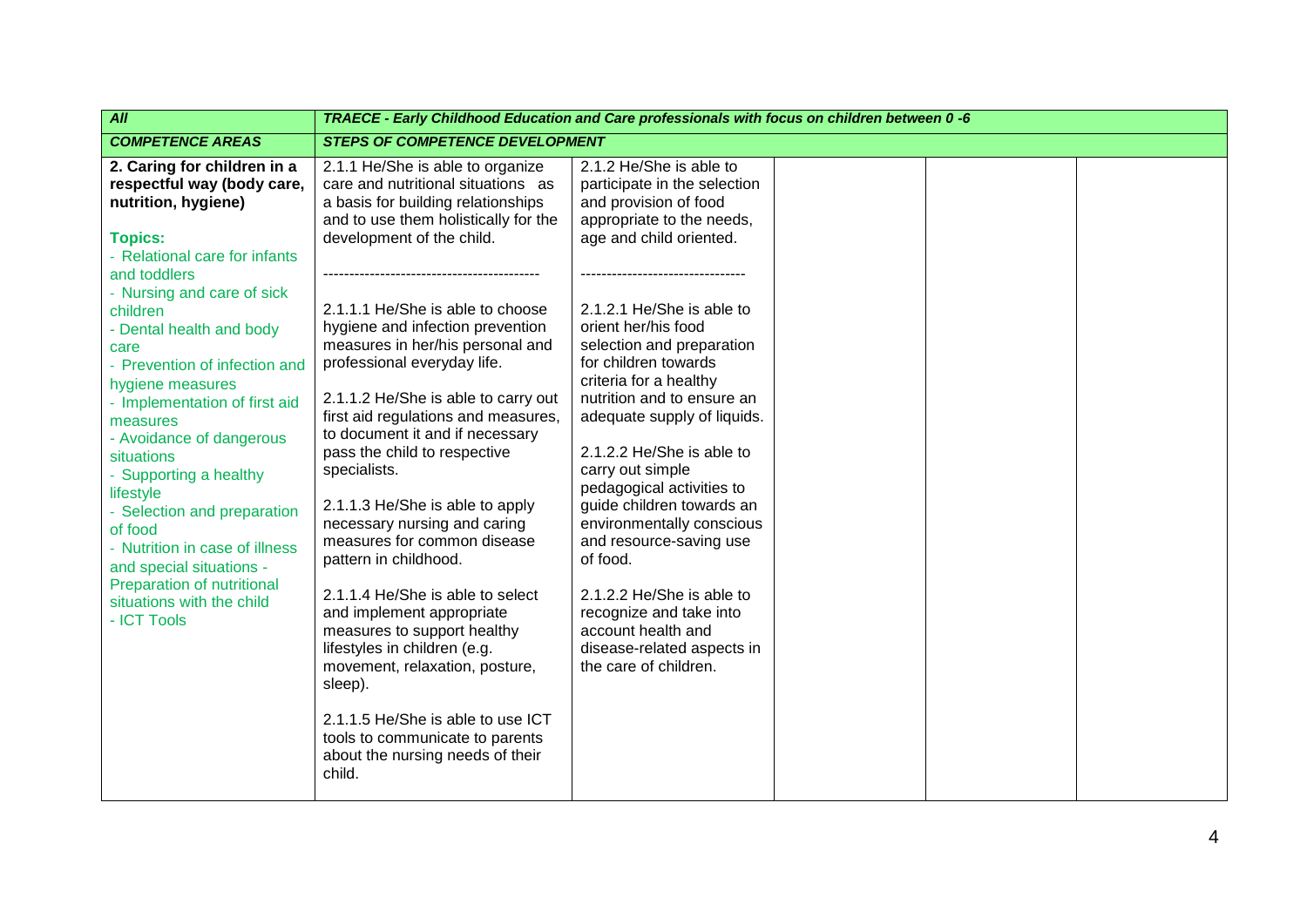| $\overline{All}$            | TRAECE - Early Childhood Education and Care professionals with focus on children between 0 -6 |                                    |                                  |                             |                          |  |
|-----------------------------|-----------------------------------------------------------------------------------------------|------------------------------------|----------------------------------|-----------------------------|--------------------------|--|
| <b>COMPETENCE AREAS</b>     | <b>STEPS OF COMPETENCE DEVELOPMENT</b>                                                        |                                    |                                  |                             |                          |  |
| 3. Communicating and        | 3.1.1 He/She is able to                                                                       | 3.2.1 He/She is able to            | 3.2.2 He/She is able to          | 3.3.1 He/She is able to     | 3.3.2 He/She is able     |  |
| interacting with all the    | set up contact with                                                                           | initiate and shape a               | recognize the individual         | interact with families in a | to organize a            |  |
| people involved in the      | children, families and                                                                        | pedagogical relationship           | needs of children, to            | timely, confidential and    | coordinated              |  |
| occupational process        | colleagues initiating a                                                                       | that is tailored to needs          | create conditions that           | professional manner to      | communication            |  |
|                             | pedagogical                                                                                   | and professionally                 | promote learning and             | establish relationships     | between educational      |  |
| <b>Topics:</b>              | relationship and                                                                              | sound.                             | development and to               | that encourage mutual       | institutions concerning  |  |
| - Informing and engaging    | shaping it in an                                                                              |                                    | exchange with the team           | exchange of information     | the development and      |  |
| the parties: children,      | appreciative and                                                                              | <mark>---------------------</mark> | and families on this             | about children.             | learning of children.    |  |
| parents, other professions  | empathetic way.                                                                               |                                    | subject.                         |                             |                          |  |
| involved, colleagues        |                                                                                               | 3.2.1.1 He/She is able to          |                                  |                             | ----------------------   |  |
| - teamwork; social skills;  | 3.1.2 He/She is able to                                                                       | initiate a pedagogical             | <mark>___________________</mark> |                             |                          |  |
| pedagogy: general           | set up conversations in                                                                       | relationship according to          |                                  | 3.3.1.1 He/She is able to   | 3.3.2.1 He/She is able   |  |
| pedagogy; intercultural     | a targeted, objective                                                                         | needs and basic                    | 3.2.2.1 He/She is able to        | use a variety of terms to   | to involve learners,     |  |
| education; child education; | and understandable                                                                            | pedagogical attitudes              | enter into cooperation           | describe children's         | parents, colleagues,     |  |
| teaching: general teaching; | manner and to use                                                                             | (appreciation, empathy             | with all actors in defined       | individual learning         | support specialist in    |  |
| pedagogy; psychology:       | gestures, facial                                                                              | and congruence) and to             | sub-areas (e.g.                  | experiences by using        | feedback and             |  |
| elements of developmental   | expressions and body                                                                          | show a high level of               | conversations in passing         | the professional            | evaluation.              |  |
| and educational psychology  | language in a targeted                                                                        | involvement.                       | with parents) and to             | language.                   |                          |  |
| - Building a pedagogical    | manner                                                                                        |                                    | adhere to agreements.            |                             | 3.3.2.2 He/She is able   |  |
| relationship;               |                                                                                               | 3.2.1.2 He/She is able to          |                                  | 3.3.1.2 He/She is able to   | to collaborate with      |  |
| - Appropriate use of        | ---------------------------                                                                   | set ground rules to                | 3.2.2.2 He/She is able to        | respond appropriately to    | families to create a     |  |
| language;                   |                                                                                               | stimulate a positive               | support the emotional            | children's process of       | program environment      |  |
| - Communication and         | 3.1.1.1 He/She is able                                                                        | communication                      | regulation of the child          | learning and facilitates    | that supports the        |  |
| guidance with parents and   | to communicate with                                                                           | behavior, to endure                | and to exchange                  | communication about         | learning experiences     |  |
| others caregivers involved  | children, families and                                                                        | conflicts and difficult            | information with the             | that, in accordance with    | of children and adults.  |  |
| - Positive interactions and | colleagues in a style                                                                         | emotional situations of            | child, the parents and           | each child's                |                          |  |
| guidance to help children   | based on mutual                                                                               | children and to select             | the team.                        | development and             | 3.3.2.3 He/She is able   |  |
| build competence in solving | recognition and                                                                               | appropriate                        |                                  | culture.                    | to provide resources     |  |
| problems.                   | appreciation.                                                                                 | communicative                      | 3.2.2.3 He/She is able to        |                             | to colleagues and        |  |
| - Conflicts and conflict    |                                                                                               | strategies in a manner             | explain the meaning of a         | 3.3.1.3 He/She is able to   | families about           |  |
| resolution in everyday      | 3.1.1.2 He/She is able                                                                        | appropriate to age and             | secure binding and to            | endure conflicts and        | learning development     |  |
| pedagogical life            | to inform the people                                                                          | development, by using              | respond to the child's           | difficult emotional         | in early childhood,      |  |
| - Models and methods of     | involved about the                                                                            | adequate gestures,                 | binding needs taking             | situations of children, to  | including variability in |  |
| participatory pedagogical   | child's development                                                                           | facial expressions and             | into account the findings        | select appropriate          | individual preferences   |  |
| work                        | and support needs                                                                             | body language                      | of the binding theory.           | communicative               | and cultural             |  |
|                             | (also by using ICT-                                                                           |                                    |                                  | strategies in these         |                          |  |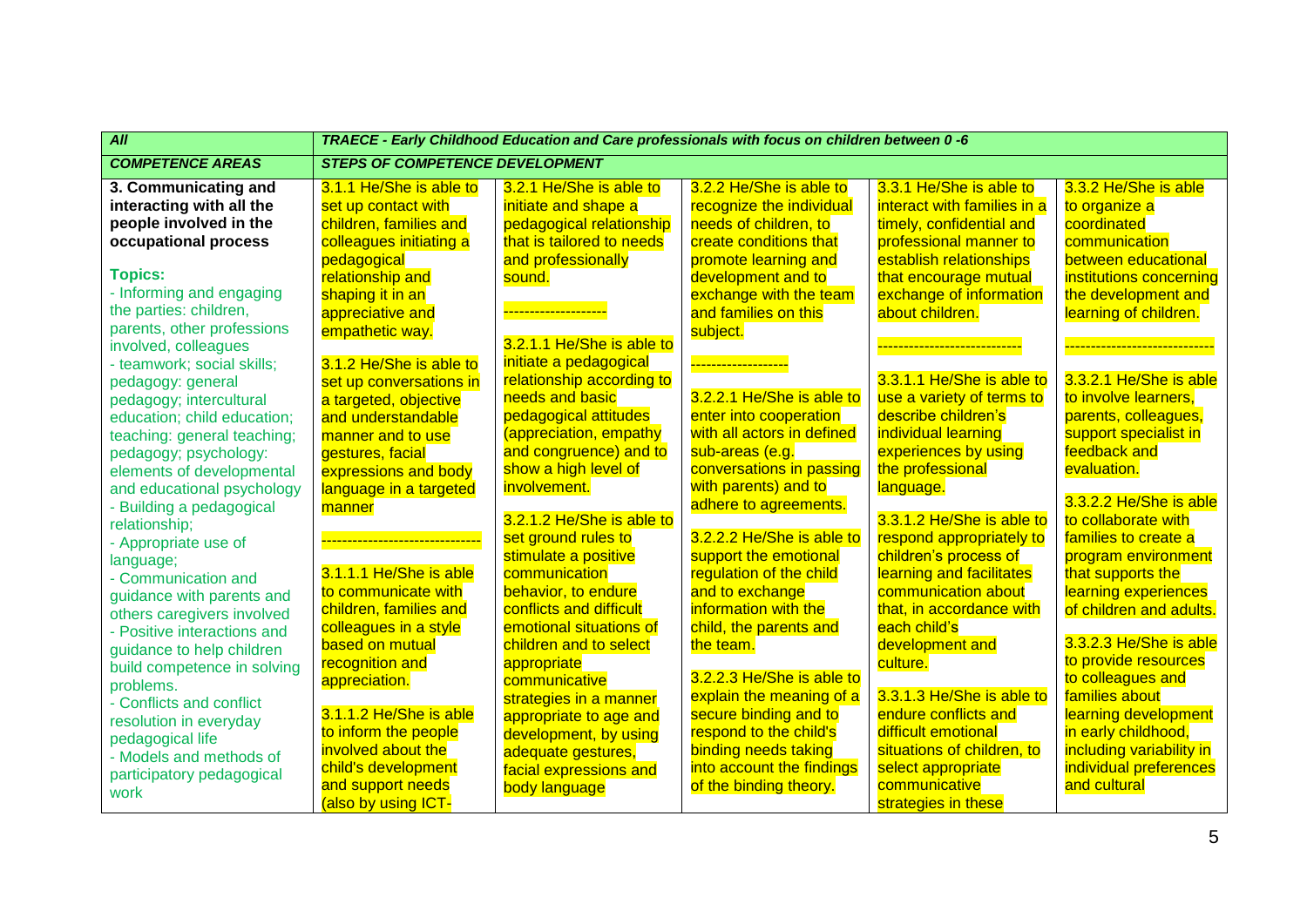| - Respects children's<br>expression of all emotions<br>- Respects the family's role<br>in a child's sense of well-<br>being<br>- Communicates openly and<br>respectfully with families<br>while ensuring<br>confidentiality<br>- Respects families'<br>strengths, efforts, and<br>potential<br>- Values the opportunity to<br>communicate with and learn<br>from families to gain a<br>deeper understanding and<br>appreciation of each child<br>- Ability to create a<br>welcoming and inclusive<br>class / section atmosphere,<br>- Setting a communicational<br>fluid with different sector of<br>school community in order<br>to achieve a coordinated<br>management of educational<br>processes | Tools).<br>3.1.1.3 He/She is able<br>to identify life-world and<br>cultural factors<br>influencing children's<br>experiences and<br>behavior and to take<br>them into account<br>sensitively in their<br>interaction with the<br>child.<br>3.1.1.4 He/She is able<br>to identify different<br>communication styles<br>and to respect different<br>positive communication<br>channels.<br>3.1.2.1 He/She is able<br>to support children in<br>difficult social and<br>emotional situations,<br>emphatically and<br>through active listening<br>and linguistic support.<br>3.1.2.2 She he is able<br>to set well-founded<br>boundaries (e.g. with<br>confronting "I"<br>messages), to give<br>reasons for it and to<br>encourage and support<br>children in resolving<br>conflicts. | strategies in these<br>situations.<br>3.2.1.3 He/She is able to<br>develop, in cooperation<br>with families,<br>participatory and<br>resource-oriented<br>solution strategies for<br>pedagogical problems.<br>3.2.1.4 He/She is able to<br>act as a team member<br>in a participatory<br>manner and keep<br>agreements.<br>3.2.1.2 He/She is able to<br>conduct conversations<br>in a target-oriented,<br>factual and<br>understandable manner<br>to support reciprocal<br>thinking processes<br>sustained shared<br>thinking) and to give<br>solution-oriented advice. |  | situations and to apply<br>conflict resolution<br>models in a targeted,<br>autonomy-promoting<br>way. | expectations<br>3.3.2.4 He/She is able<br>to design cooperation<br>with all actors on the<br>basis of legal and<br>institutional framework<br>conditions that are<br>tailored to needs,<br>methodologically<br>guided and<br>participatory.<br>3.3.2.5 He/She is able<br>to provide leadership<br>to a variety of early<br>education settings. |
|------------------------------------------------------------------------------------------------------------------------------------------------------------------------------------------------------------------------------------------------------------------------------------------------------------------------------------------------------------------------------------------------------------------------------------------------------------------------------------------------------------------------------------------------------------------------------------------------------------------------------------------------------------------------------------------------------|-----------------------------------------------------------------------------------------------------------------------------------------------------------------------------------------------------------------------------------------------------------------------------------------------------------------------------------------------------------------------------------------------------------------------------------------------------------------------------------------------------------------------------------------------------------------------------------------------------------------------------------------------------------------------------------------------------------------------------------------------------------------------------------|-------------------------------------------------------------------------------------------------------------------------------------------------------------------------------------------------------------------------------------------------------------------------------------------------------------------------------------------------------------------------------------------------------------------------------------------------------------------------------------------------------------------------------------------------------------------------|--|-------------------------------------------------------------------------------------------------------|------------------------------------------------------------------------------------------------------------------------------------------------------------------------------------------------------------------------------------------------------------------------------------------------------------------------------------------------|
|------------------------------------------------------------------------------------------------------------------------------------------------------------------------------------------------------------------------------------------------------------------------------------------------------------------------------------------------------------------------------------------------------------------------------------------------------------------------------------------------------------------------------------------------------------------------------------------------------------------------------------------------------------------------------------------------------|-----------------------------------------------------------------------------------------------------------------------------------------------------------------------------------------------------------------------------------------------------------------------------------------------------------------------------------------------------------------------------------------------------------------------------------------------------------------------------------------------------------------------------------------------------------------------------------------------------------------------------------------------------------------------------------------------------------------------------------------------------------------------------------|-------------------------------------------------------------------------------------------------------------------------------------------------------------------------------------------------------------------------------------------------------------------------------------------------------------------------------------------------------------------------------------------------------------------------------------------------------------------------------------------------------------------------------------------------------------------------|--|-------------------------------------------------------------------------------------------------------|------------------------------------------------------------------------------------------------------------------------------------------------------------------------------------------------------------------------------------------------------------------------------------------------------------------------------------------------|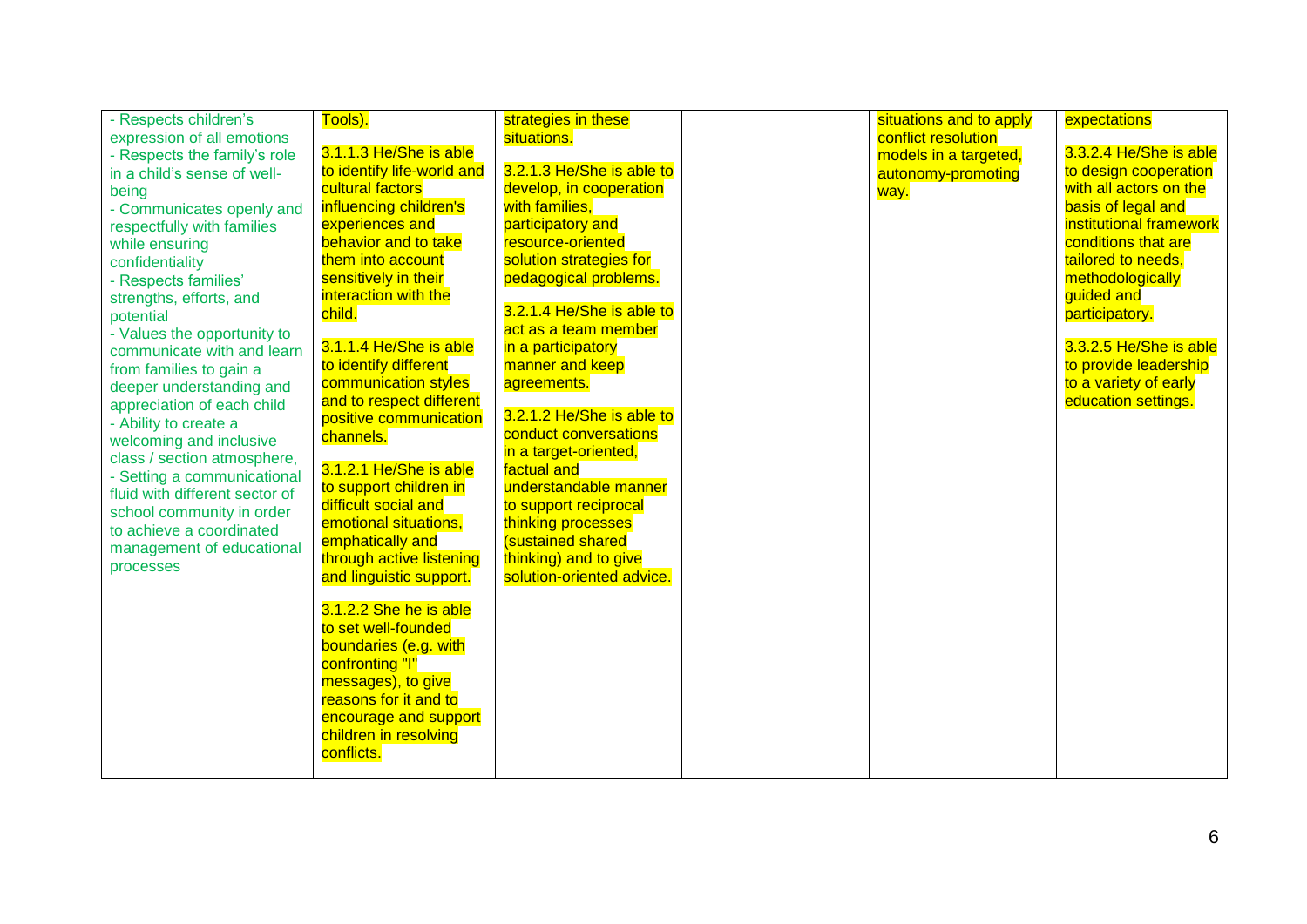| $\overline{All}$                                                                                                                                                                                                                                                                                                         | TRAECE - Early Childhood Education and Care professionals with focus on children between 0 -6                                                                                                                                                                                                    |                                                                                                                                                                                                                                                                                                                                                                                                                                                                                                                    |                                                                                                                                                                                                                                                                                                                                                                                                                                                                                                                                                             |  |
|--------------------------------------------------------------------------------------------------------------------------------------------------------------------------------------------------------------------------------------------------------------------------------------------------------------------------|--------------------------------------------------------------------------------------------------------------------------------------------------------------------------------------------------------------------------------------------------------------------------------------------------|--------------------------------------------------------------------------------------------------------------------------------------------------------------------------------------------------------------------------------------------------------------------------------------------------------------------------------------------------------------------------------------------------------------------------------------------------------------------------------------------------------------------|-------------------------------------------------------------------------------------------------------------------------------------------------------------------------------------------------------------------------------------------------------------------------------------------------------------------------------------------------------------------------------------------------------------------------------------------------------------------------------------------------------------------------------------------------------------|--|
| <b>COMPETENCE AREAS</b>                                                                                                                                                                                                                                                                                                  | <b>STEPS OF COMPETENCE DEVELOPMENT</b>                                                                                                                                                                                                                                                           |                                                                                                                                                                                                                                                                                                                                                                                                                                                                                                                    |                                                                                                                                                                                                                                                                                                                                                                                                                                                                                                                                                             |  |
| 4. Observing and<br>documenting Children and<br><b>Groups of Children</b><br><b>Topics:</b><br>- Observation and<br>documentation procedures<br>for the recording of<br>development and                                                                                                                                  | 4.1.1 He/She is able to observe and<br>document interests and needs of<br>individuals and groups related to unclear,<br>education, development and need for<br>assistance.<br>4.1.2 He/She is able to describe<br>manageable group processes and take<br>them into account in simple pedagogical | 4.2.1 He/She is able to observe<br>individuals and groups and draw up<br>resource-oriented observation protocols,<br>interpret them and act accordingly.<br>4.2.2 He/She is able to analyze and<br>conclude group pedagogical processes<br>on the basis of observations and in<br>cooperation with the group.                                                                                                                                                                                                      | 4.3.1 He/She is able to use the<br>educational documentation for the<br>individual child/target group on the basis<br>of the national educational plan and to<br>use it for the planning and<br>implementation of further educational<br>processes.<br>4.3.2 He/She is able to evaluate group                                                                                                                                                                                                                                                               |  |
| educational processes<br>- Observation and<br>documentation of group<br>processes<br>- Observation and<br>documentation procedures<br>of resource-oriented support<br>and education processes<br>- - Data protection<br>- Evaluation skills about the<br>process of teaching and<br>learning<br>- Ability of observation | activities.<br>4.1.1.1 He/She is able to gather<br>information concerning the learning<br>process of children.<br>4.1.1.2 He/She is able to use suitable<br>and resource-oriented observation<br>procedures and instruments.<br>4.1.1.3 He/She is able to use digital                            | 4.2.1.1 He/She is able to plan, apply and<br>evaluate selected resource-oriented<br>observation procedures to document the<br>child's educational process/stage of<br>development or learning conditions.<br>4.2.1.2 He/She is able to exchange<br>observation results and documents within<br>the team and with parents and to<br>consider the sensitive handling of                                                                                                                                              | pedagogical processes in cooperation<br>with the group and then to develop a<br>group pedagogical concept.<br>4.3.1.1 He/She is able to collect data<br>about development and motivation of<br>children and groups with qualitative and<br>quantitative methods and is able to<br>analyze development of the children and<br>groups.                                                                                                                                                                                                                        |  |
| - Ability to organize the<br>documentation associated<br>with the process and<br>different and specific tasks<br>- Ability to manage the<br>documentation according to<br>the needs                                                                                                                                      | platforms or instruments to observe and<br>afterwards exchange information in the<br>team.<br>4.1.2.1 He/She is able to notice<br>development phases of groups and<br>relationships between children and<br>integrate it in the planning of simple,<br>manageable group processes.               | personal data.<br>4.2.1.3 He/She is able to assess the<br>technically well-founded selected<br>observation procedures and instruments<br>for their effectiveness in the specific<br>situation on the basis of criteria.<br>4.2.2.1 He/She is able to systematically<br>observe, analyze and document group<br>behavior, group processes, group<br>relationships, needs and interests of the<br>group and her/his own professional<br>actions (e.g. with the methods of<br>sociometry, ICT) and to draw conclusions | 4.3.1.2 He/She is able to select suitable,<br>resource-oriented observation and<br>documentation procedures for the<br>individual child and group, to observe,<br>document and apply them (educational<br>documentation), to evaluate the<br>documentation results professionally<br>according the national education plan<br>and legal framework conditions and to<br>use them for the planning of further<br>educational processes.<br>4.3.1.3 He/She is able to assess the<br>effectiveness of the selected observation<br>procedures and instruments in |  |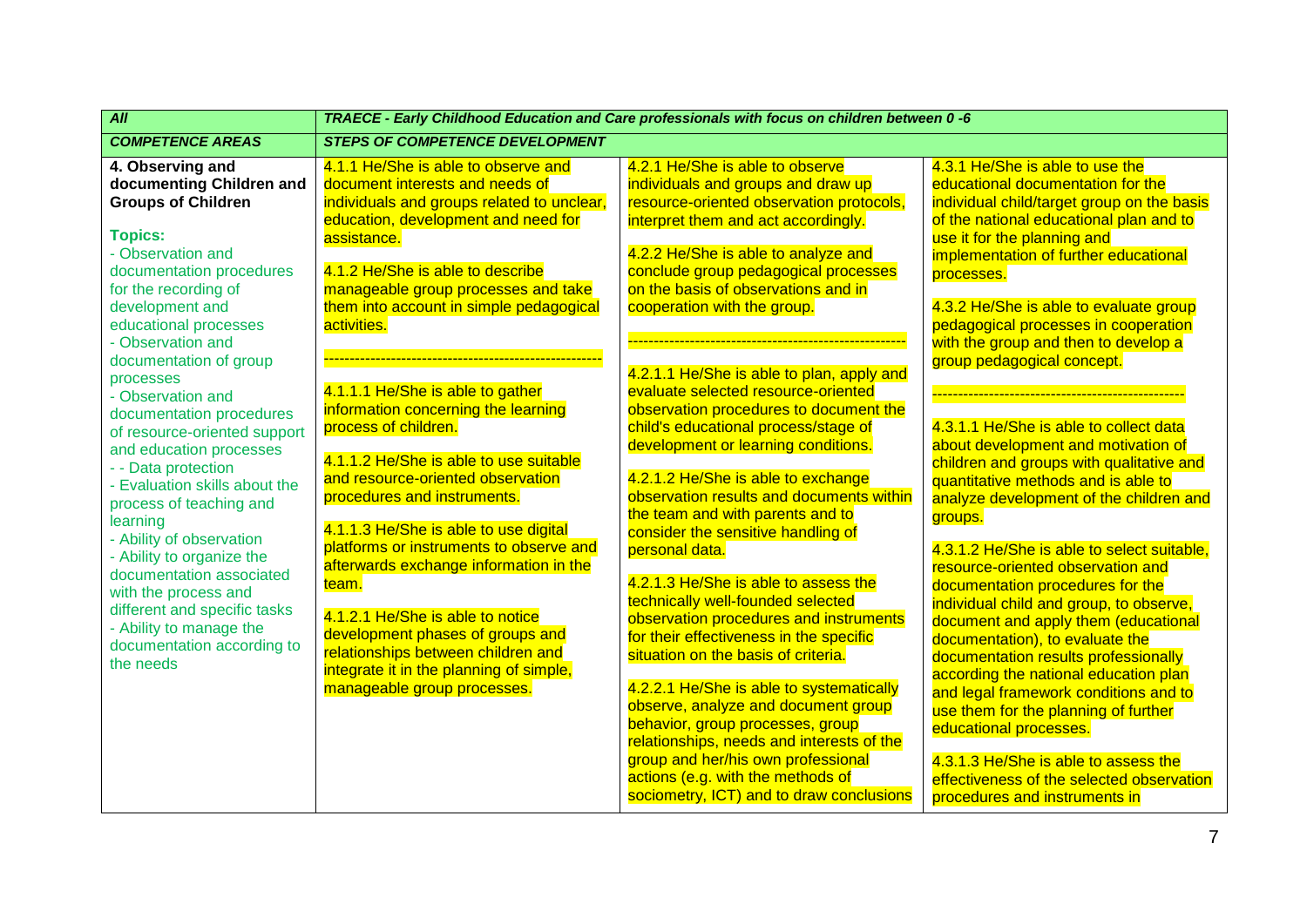| from them on the basis of professional<br>reasoning.                                                                                                                     | pedagogical processes on the basis of<br>criteria and, if necessary, to change<br>them.                                                                                                                   |
|--------------------------------------------------------------------------------------------------------------------------------------------------------------------------|-----------------------------------------------------------------------------------------------------------------------------------------------------------------------------------------------------------|
| 4.2.2.2 He/She is able to support a<br>conducive framework for carrying out<br>observations (e.g. small groups, low staff-<br>to-children ratios, and paid planning time | 4.3.1.4 He/She is able to systematically<br>observe, analyze and reflect group<br>behavior, group processes, group                                                                                        |
| for the documentation and analysis of<br>observations).                                                                                                                  | relationships, needs and interests of the<br>group and his/her own professional<br>actions in groups, to exchange technical<br>information within the team and to<br>develop a group pedagogical concept. |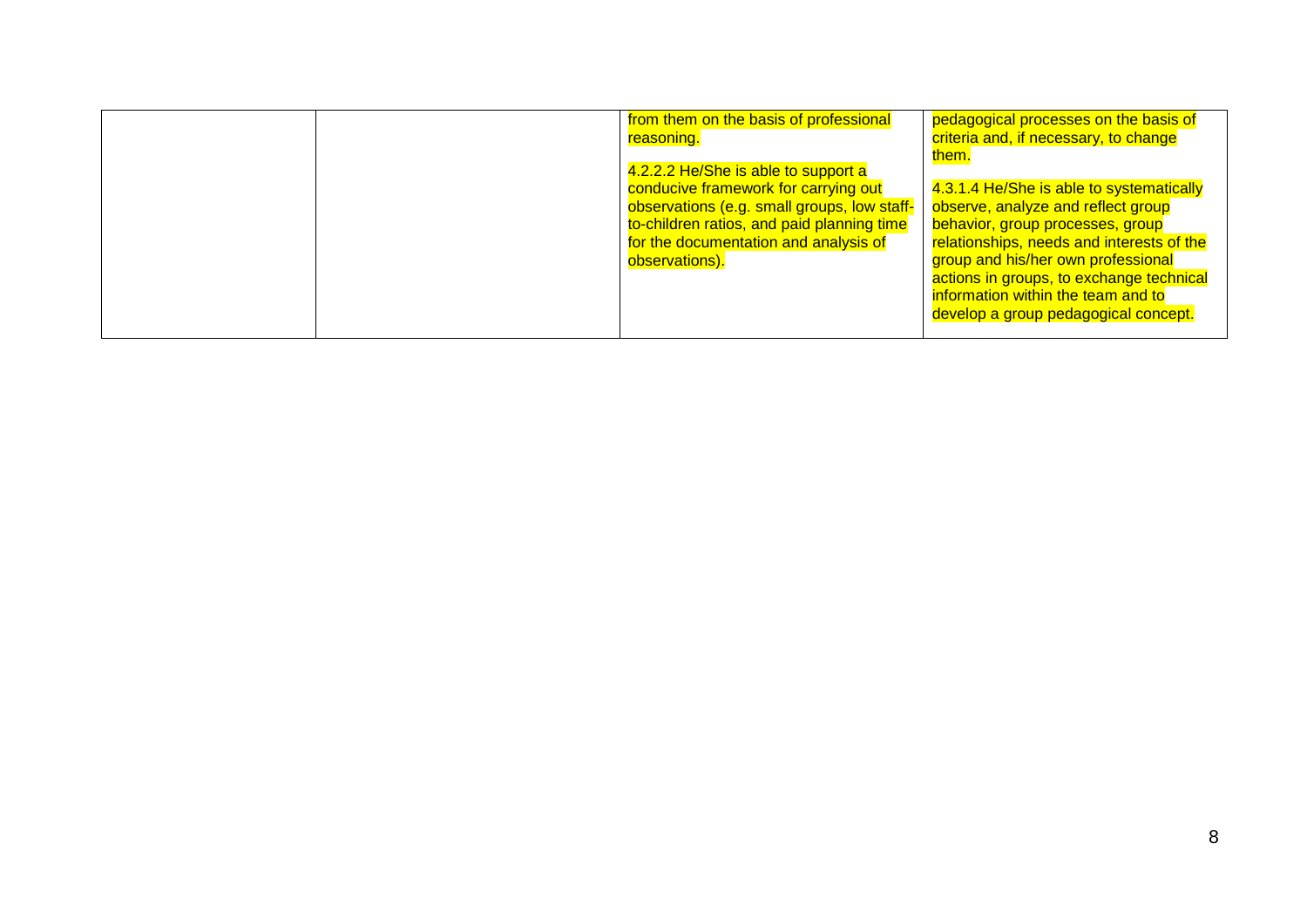| All                                                          | TRAECE - Early Childhood Education and Care professionals with focus on children between 0 -6 |                                                                                  |                                                                                    |  |
|--------------------------------------------------------------|-----------------------------------------------------------------------------------------------|----------------------------------------------------------------------------------|------------------------------------------------------------------------------------|--|
| <b>COMPETENCE AREAS</b>                                      | <b>STEPS OF COMPETENCE DEVELOPMENT</b>                                                        |                                                                                  |                                                                                    |  |
| 5. Supporting                                                | 5.1.1 He/She is able to identify                                                              | 5.2.1 She/ he is able to analyze the                                             | 5.3.1 He/She is able to modify didactic-                                           |  |
| <b>Developmental and</b><br><b>Educational Activities of</b> | developmentally supportive environment                                                        | learning environments of the learners,                                           | methodical and pedagogical concepts in<br>the planning of learning environments in |  |
| <b>Children in ECEC</b>                                      | for children (and groups of children) to                                                      | identify differences, recognize the need                                         | the various educational areas for children                                         |  |
| <b>Institutions</b>                                          | support self-educational processes.                                                           | for individual support and design the<br>learning environment to suit the target | in a technically well-founded manner.                                              |  |
|                                                              | 5.1.2 He/She is able to initiate and                                                          |                                                                                  |                                                                                    |  |
| <b>Topics:</b>                                               | organize educational activities and take                                                      | group.                                                                           | 5.3.2 He/She is able to cooperate on an                                            |  |
| - Environment                                                | into account participation and, resource-                                                     | 5.2.2. He/She is able to plan, implement                                         | institution-specific educational concept in                                        |  |
| $-ICT$                                                       | orientation.                                                                                  | and reflect on targeted individual and                                           | a well-founded technical manner.                                                   |  |
| - Ability to supervise                                       |                                                                                               | group-related impulses/activities for                                            |                                                                                    |  |
| development of every child                                   |                                                                                               | education and development processes on                                           |                                                                                    |  |
| and group                                                    | 5.1.1.1 He/She is able to define a                                                            | the basis of participation and resource                                          | 5.3.1.1 He/She is able to plan                                                     |  |
| - Design of learning                                         | mentally and emotionally safe,                                                                | orientation.                                                                     | pedagogical actions to shape the learning                                          |  |
| environments and                                             | cooperative and mutually understanding                                                        |                                                                                  | environment on the basis of learners'                                              |  |
| perception of educational                                    | learning environment.                                                                         |                                                                                  | needs and skills and learning objectives                                           |  |
| occasions for different                                      |                                                                                               |                                                                                  | and to select appropriate learning                                                 |  |
| addressees                                                   | 5.1.1.2 He/She is able to define an                                                           | 5.2.1.1 He/She is able to design learning                                        | materials and ICT tools in accordance                                              |  |
| - Planning, implementation                                   | environment, supporting welfare,                                                              | environments independently and with the                                          | based on national curricula and the                                                |  |
| and evaluation of resilience                                 | development, creativity and child's                                                           | participation of the child/group by taking                                       | mission statement of the institution.                                              |  |
| and resource-oriented                                        | curiosity, on the basis of the child's                                                        | into account the individual developmental                                        |                                                                                    |  |
| educational work                                             | competences, interests and resources in                                                       | needs of each child.                                                             | 5.3.2.1 He/She is able to combine goals,                                           |  |
| - Identification of possible                                 | the self-education process.                                                                   | 5.2.2.1 He/She is able to lead a group of                                        | curricular contents and evaluation criteria                                        |  |
| dysfunction                                                  |                                                                                               |                                                                                  | of Early Child-hood/ Pre-Primary                                                   |  |
| - Use of different techniques                                | 5.1.2.1 He/She is able to recognize                                                           | children on her/his own responsibility by                                        | <b>Education.</b>                                                                  |  |
| of expression in oral and                                    | learning and social skills of the learners                                                    | promoting interaction between the<br>children and using different group          |                                                                                    |  |
| written language                                             | to support it while taking participation into                                                 | constellations in a targeted way for                                             | 5.3.2.2 He/She is able to reflect on                                               |  |
| - Adjustment to scientific,                                  | account.                                                                                      | educational, upbringing and learning                                             | planned and implemented educational                                                |  |
| pedagogic and social                                         |                                                                                               | processes.                                                                       | activities and their impact on the children                                        |  |
| changes                                                      | 5.1.2.2 She/ he is able to choose the                                                         |                                                                                  | and the group in a resource-oriented and                                           |  |
| - Promotion of habits and                                    | programmed activities and the                                                                 | 5.2.2.2 He/She is able to perceive the                                           | methodologically guided manner and to                                              |  |
| skills for autonomous and                                    | appropriate resources and                                                                     | child's competences, interests and                                               | draw conclusions independently for                                                 |  |
| cooperative learning                                         | methodological strategies using group-                                                        | resources, to draw conclusions based on                                          | his/her own professional development.                                              |  |
|                                                              | based and individual study forms in                                                           | the child's expertise and to support the                                         |                                                                                    |  |
|                                                              | various educational areas (e.g. in                                                            | child's self-development processes on                                            | 5.3.2.3 He/She is able, in the framework                                           |  |
|                                                              | language action, movement and play                                                            | her/his own responsibility.                                                      | of her/his resource- and resiliency-                                               |  |
|                                                              | situations, nutrition situations, use of                                                      |                                                                                  | oriented educational work, to perceive the                                         |  |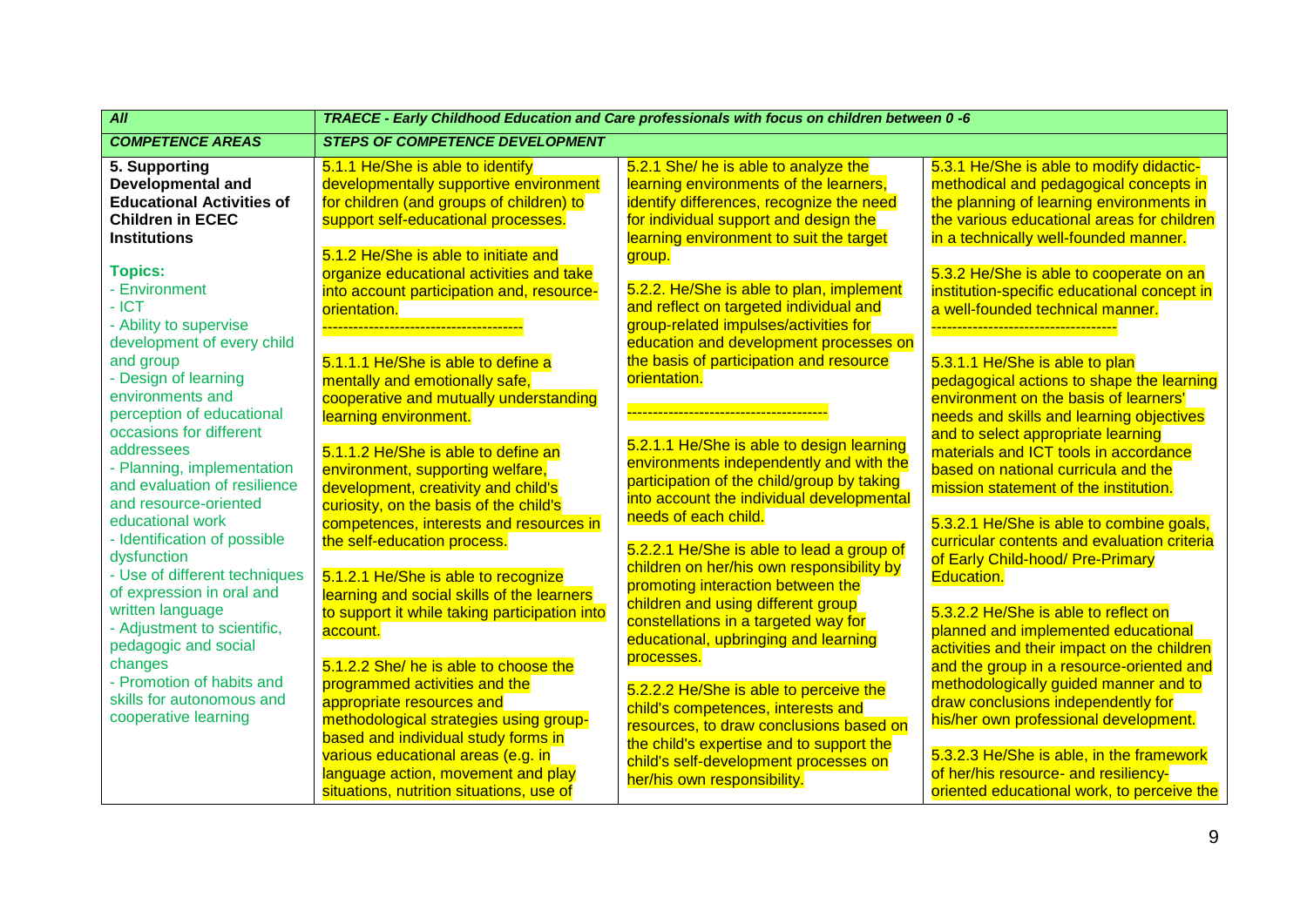| media (also ICT), in the artistic-musical<br>field as well as for cultural events and<br>encounters, nature and environmental<br>experiences and experimental action).<br>5.1.2.3 He/She is able to recognize and | 5.2.2.3 He/She is able to signal problems<br>in the interaction between children,<br>provide emotional support and guides the<br>children to find solutions concerning their<br>development.          | interests and inclinations of his/her target<br>group, to draw conclusions from these<br>and to promote educational processes<br>and the acquisition of competences in a<br>conceptually guided manner.                |
|-------------------------------------------------------------------------------------------------------------------------------------------------------------------------------------------------------------------|-------------------------------------------------------------------------------------------------------------------------------------------------------------------------------------------------------|------------------------------------------------------------------------------------------------------------------------------------------------------------------------------------------------------------------------|
| name the competences and interests in<br>order to create an experience of success<br>for every learner.<br>5.1.2.4 He/She is able to encourage a                                                                  | 5.2.2.4 He/She is able to implement rules<br>with the participation of all parties, to<br>design negotiation processes and<br>promote democratic group processes in<br>case of unacceptable behavior. | 5.3.2.4 He/She is able to implement the<br>democratic participation rights of children<br>on the relationship level, the structural<br>and political-administrative level.                                             |
| child (or a group of children) to take part<br>in activities in different educational<br>sectors.                                                                                                                 | 5.2.2.5 He/She is able to reflect planned<br>and implemented educational activities in<br>various educational areas in a resource-<br>oriented way, using appropriate reflection<br>methods.          | 5.3.2.5 He/She is able to take into<br>account cooperation with various<br>educational partners in the social<br>environment of the institution when<br>participating in an educational concept of<br>the institution. |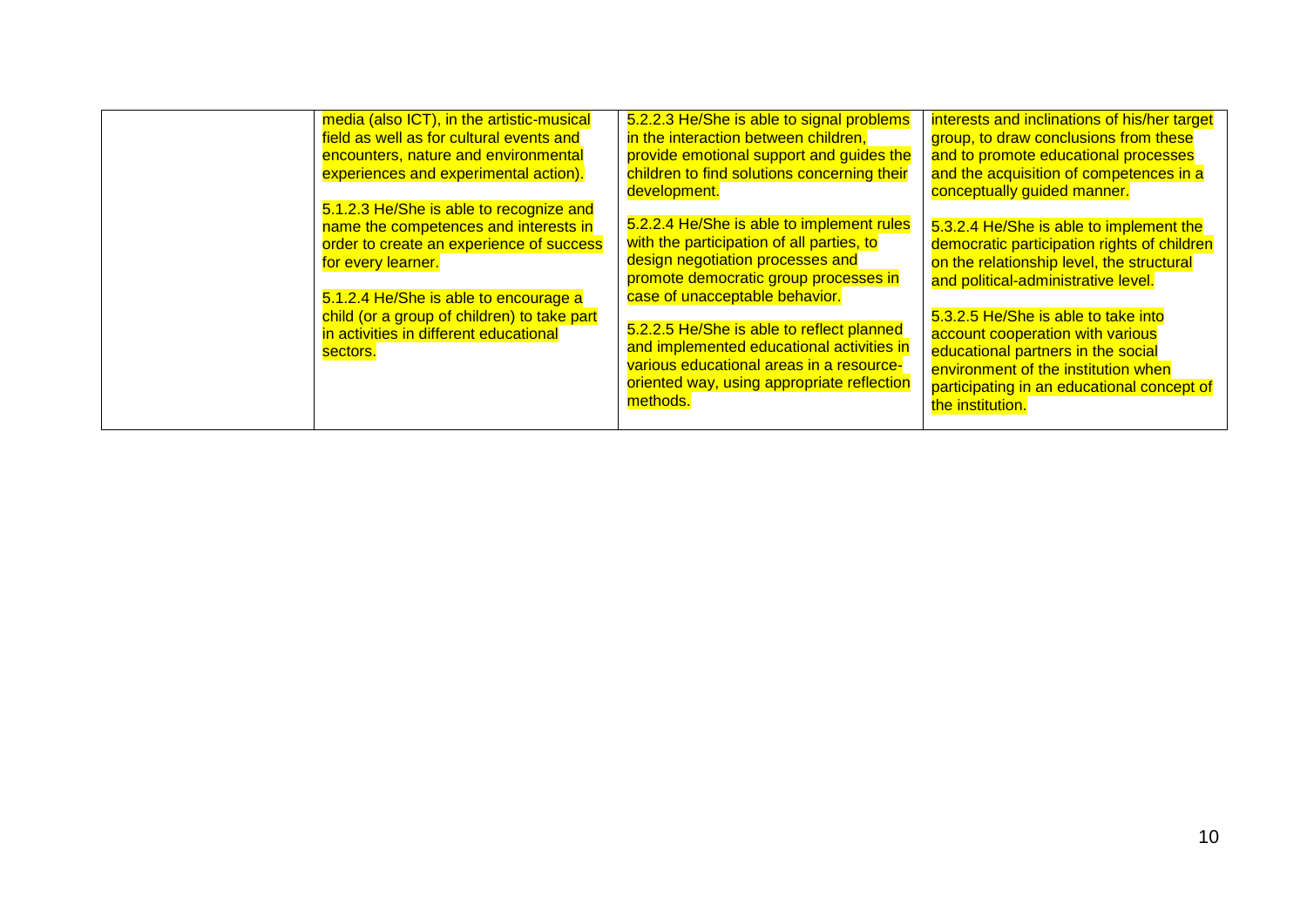| All                                                                                                                                                                                             | TRAECE - Early Childhood Education and Care professionals with focus on children between 0 -6                                                                                                                                                                                   |                                                                                                                                                                                                                                             |                                                                                                                                                                                                                                                                                             |  |  |
|-------------------------------------------------------------------------------------------------------------------------------------------------------------------------------------------------|---------------------------------------------------------------------------------------------------------------------------------------------------------------------------------------------------------------------------------------------------------------------------------|---------------------------------------------------------------------------------------------------------------------------------------------------------------------------------------------------------------------------------------------|---------------------------------------------------------------------------------------------------------------------------------------------------------------------------------------------------------------------------------------------------------------------------------------------|--|--|
| <b>COMPETENCE AREAS</b>                                                                                                                                                                         | <b>STEPS OF COMPETENCE DEVELOPMENT</b>                                                                                                                                                                                                                                          |                                                                                                                                                                                                                                             |                                                                                                                                                                                                                                                                                             |  |  |
| <b>6. Cooperating, Consulting</b><br>and Agreeing with Parents<br>in Educational partnership<br>and Facilitating the<br><b>Process of Transition</b><br><b>Topics:</b><br>- Models, methods and | 6.1.1 He/She is able to form educational<br>partnerships with parents and other caregivers<br>of the child in defined areas.<br>6.1.2 He/She is in a position to know the<br>significance of transition situations for the child<br>and, with the support of the team, to shape | 6.2.1 He/She is able to shape<br>educational partnerships with parents<br>and other reference persons in a<br>participatory manner on the basis of<br>national and institutional framework<br>conditions.<br>6.2.2 He/She is able to design | 6.3.1 He/She is able to implement a<br>participatory concept for educational<br>partnership, to evaluate it in a team<br>and, if necessary, to further develop it.<br>6.3.2 He/She is able to systematically<br>design, evaluate and, if necessary,<br>further develop transition processes |  |  |
| forms of educational<br>partnerships<br>- Transitions in life/transition                                                                                                                        | transition processes in sub-areas.<br>6.1.1.1 He/She is able to understand the need                                                                                                                                                                                             | transitions on the basis of transition<br>concepts.                                                                                                                                                                                         | on the basis of scientific findings and<br>conceptual ideas.                                                                                                                                                                                                                                |  |  |
| theory (models and<br>concepts)<br>- Child welfare<br>endangerment and<br>protection mission                                                                                                    | of educational partnerships with parents in<br>defined areas with the support of the<br>educational team.                                                                                                                                                                       | 6.2.1.1 He/She is able to understand<br>family education methods, taking the<br>social environment of a child into                                                                                                                          | 6.3.1.1 He/She is able to counsel<br>parents in development-related issues<br>and creation of an environment                                                                                                                                                                                |  |  |
| - Promotion of family<br>education and<br>upbringing in the family,<br>taking into account the world                                                                                            | 6.1.1.2 He/She is able to use appropriate<br>action strategies while communicating with<br>families to design educational partnerships with<br>parents related to the goals and procedures of                                                                                   | account and take them into account<br>when working with families.<br>6.2.1.2 He/She is able to conduct                                                                                                                                      | supporting development combining<br>different principles and methods of<br>counselling.                                                                                                                                                                                                     |  |  |
| in which people<br>live and the social<br>environment.<br><b>ICT-tools</b>                                                                                                                      | the institutions.<br>6.1.1.3 He/She is able to design the<br>acclimatization period for small children in<br>cooperation with the ECEC professionals and<br>the parents or educational partners on the                                                                          | manageable conversational situations<br>with parents and other related persons<br>(e.g. door and angling conversations)<br>methodically and participatively.<br>6.2.1.3 He/She is able to provide                                           | 6.3.1.2 He/She is able to record the<br>special life situations of families, to<br>take them into account when working<br>with families in order to support them<br>in carrying out their educational tasks.                                                                                |  |  |
|                                                                                                                                                                                                 | basis of concepts or models (e.g. the Berlin<br>Model).<br>6.1.1.4 He/She is able to recognize warning                                                                                                                                                                          | recommendations to the parents for<br>supporting learning activities of the<br>child at home.                                                                                                                                               | 6.3.1.3 He/She is able to plan,<br>propose and organize need-based<br>recommendations of parent education<br>and counselling together with other                                                                                                                                            |  |  |
|                                                                                                                                                                                                 | signals for a possible risk to the welfare of the<br>child and to act appropriately (according to<br>national regulations) with the support of the<br>educational team.                                                                                                         | 6.2.1.4 He/She is able to inform<br>parents about the objectives, content<br>and organization of learning activities,<br>obtain feedback from parents and<br>value parents as experts for their child.                                      | specialists, in order to support parents<br>in carrying out their educational<br>duties.<br>6.3.1.4 He/She is able to recognize                                                                                                                                                             |  |  |
|                                                                                                                                                                                                 | 6.1.1.5 He/She is able to communicate in a<br>respectful manner despite the challenging and                                                                                                                                                                                     | 6.2.1.5 He/She is able to act in                                                                                                                                                                                                            | his/her own professional limitations in<br>supporting and advising parents and                                                                                                                                                                                                              |  |  |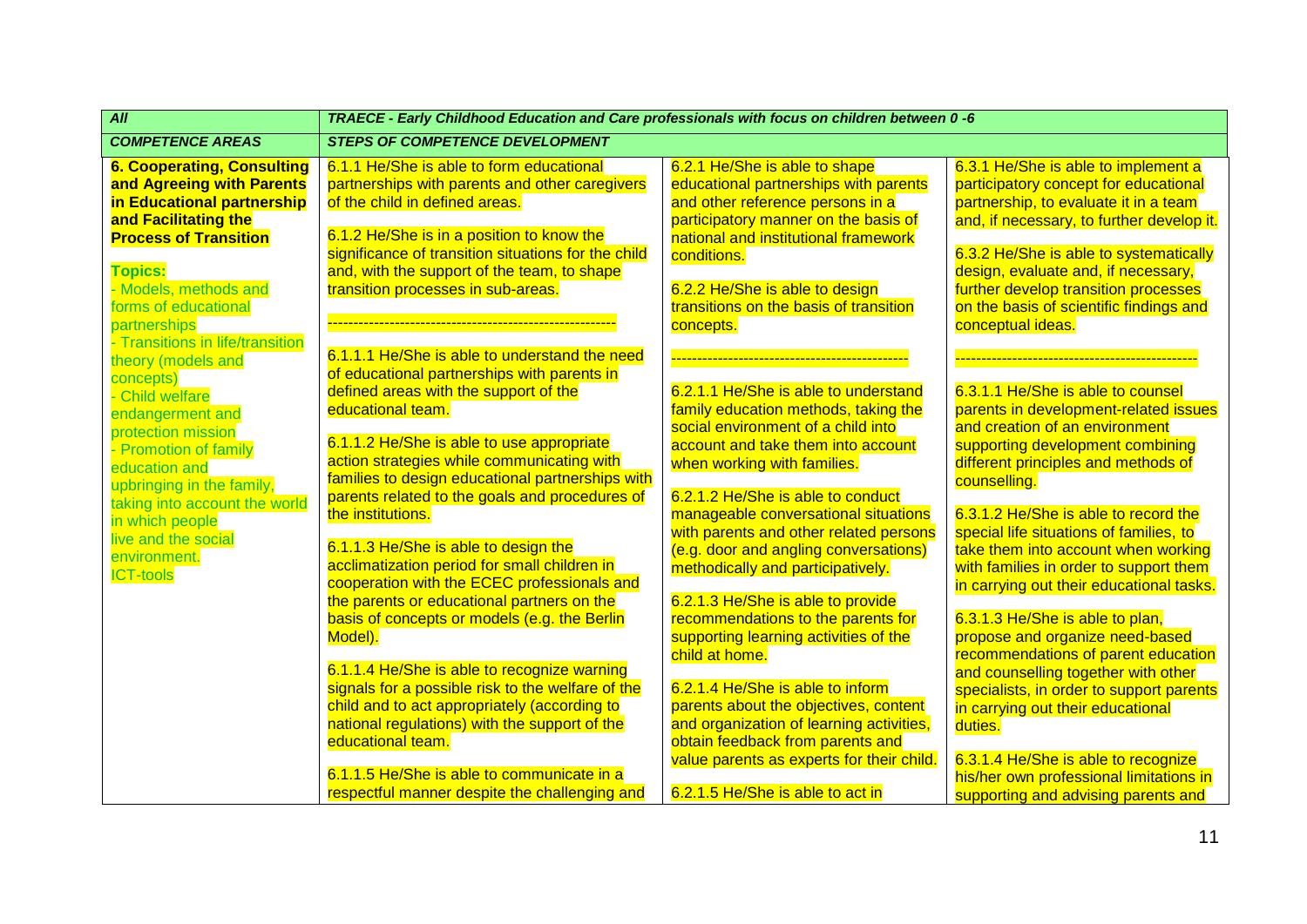| unacceptable behavior of the parents.<br>6.1.2.1 He/She is able to implement<br>complementary strategies for parts of the<br>education afterwards consulting the team and<br>in cooperation with the parents or educational<br>partners.<br>6.1.2.2 He/She is able to use a child-follow-up-<br>system according to national regulations. | accordance with national legislation in<br>the event of suspicion of harm to the<br>welfare of the child.<br>6.2.1.6 He/She is able to cooperate in<br>a respectful manner using appropriate<br>communication strategies despite the<br>challenging and unacceptable<br>behavior of the parents.<br>6.2.2.1 He/She is able to design<br>transitions on the basis of conceptual<br>considerations for all those involved<br>(child, parents, specialist). | families and to refer to competent<br>support.<br>6.3.1.5 He/She is able to act in<br>accordance with national legal<br>provisions in the event of suspicion of<br>a risk to the welfare of the child and to<br>plan, implement and evaluate a<br>preventive protection concept for the<br>institution.<br>6.3.1.6 He/She is able to advice in a<br>respectful manner using appropriate<br>communication strategies despite the<br>challenging and unacceptable<br>behavior of the parents.<br>6.3.2.1 He/She is able to reflect on the<br>transition process of all those involved<br>(child and parents) and to adapt and<br>further develop strategies if<br>necessary. |
|-------------------------------------------------------------------------------------------------------------------------------------------------------------------------------------------------------------------------------------------------------------------------------------------------------------------------------------------|----------------------------------------------------------------------------------------------------------------------------------------------------------------------------------------------------------------------------------------------------------------------------------------------------------------------------------------------------------------------------------------------------------------------------------------------------------|----------------------------------------------------------------------------------------------------------------------------------------------------------------------------------------------------------------------------------------------------------------------------------------------------------------------------------------------------------------------------------------------------------------------------------------------------------------------------------------------------------------------------------------------------------------------------------------------------------------------------------------------------------------------------|
|-------------------------------------------------------------------------------------------------------------------------------------------------------------------------------------------------------------------------------------------------------------------------------------------------------------------------------------------|----------------------------------------------------------------------------------------------------------------------------------------------------------------------------------------------------------------------------------------------------------------------------------------------------------------------------------------------------------------------------------------------------------------------------------------------------------|----------------------------------------------------------------------------------------------------------------------------------------------------------------------------------------------------------------------------------------------------------------------------------------------------------------------------------------------------------------------------------------------------------------------------------------------------------------------------------------------------------------------------------------------------------------------------------------------------------------------------------------------------------------------------|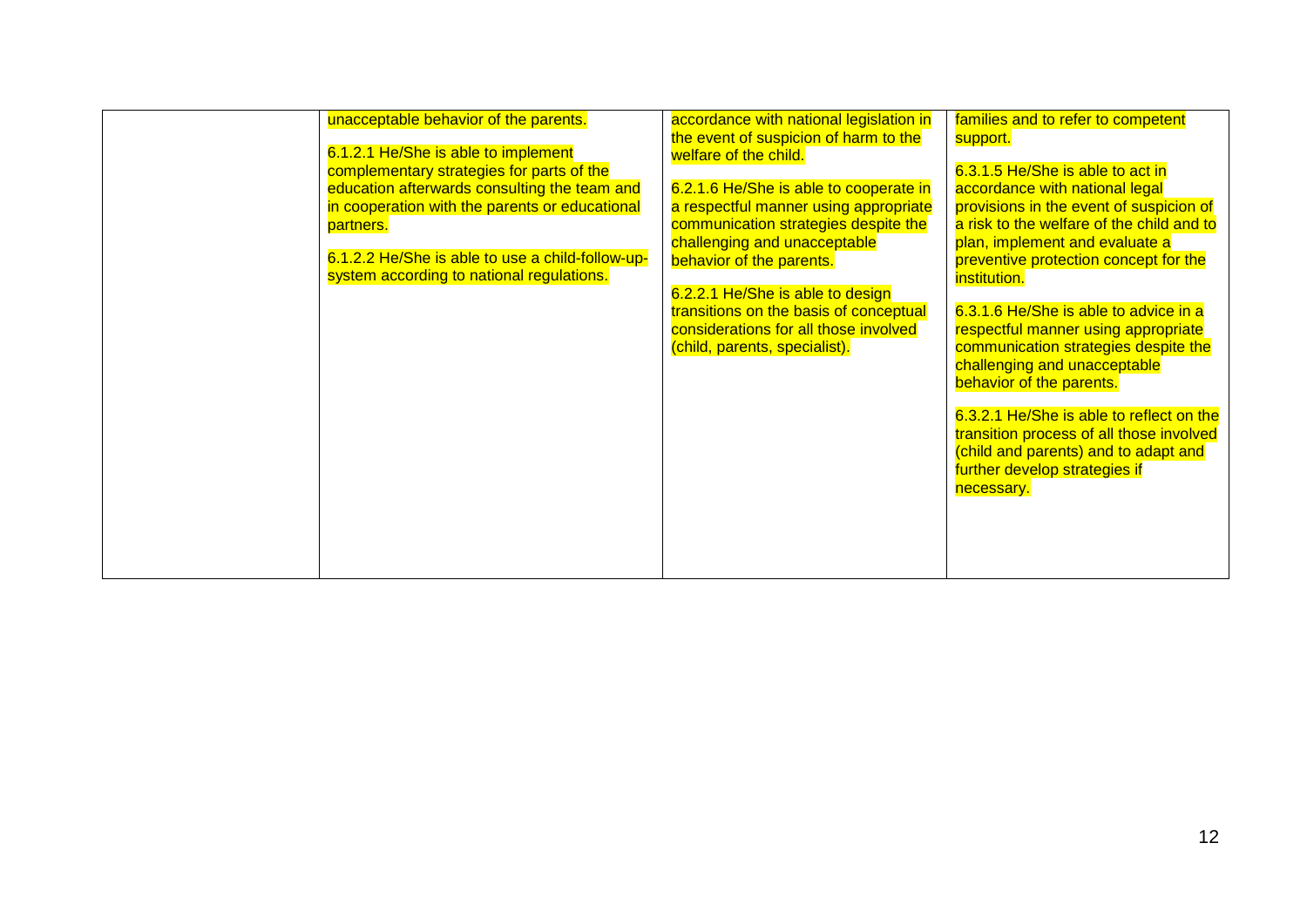| $\overline{All}$                                                                                                                                                                                                                                                                                                                                                                                                                                                                                                                                     | TRAECE - Early Childhood Education and Care professionals with focus on children between 0 -6                                                                                                                                                                                                                                                                                                                                                                                                                                                                             |                                                                                                                                                                                                                                                                                                                                                                                                                                                                                                                                                                                                                           |                                                                                                                                                                                                                                                                                                                                                                                                                                                                                                                                                                                                                                                |                                                                                                                                                                                                                                                                                                                                                                                                                                                                                                                                                                            |  |  |
|------------------------------------------------------------------------------------------------------------------------------------------------------------------------------------------------------------------------------------------------------------------------------------------------------------------------------------------------------------------------------------------------------------------------------------------------------------------------------------------------------------------------------------------------------|---------------------------------------------------------------------------------------------------------------------------------------------------------------------------------------------------------------------------------------------------------------------------------------------------------------------------------------------------------------------------------------------------------------------------------------------------------------------------------------------------------------------------------------------------------------------------|---------------------------------------------------------------------------------------------------------------------------------------------------------------------------------------------------------------------------------------------------------------------------------------------------------------------------------------------------------------------------------------------------------------------------------------------------------------------------------------------------------------------------------------------------------------------------------------------------------------------------|------------------------------------------------------------------------------------------------------------------------------------------------------------------------------------------------------------------------------------------------------------------------------------------------------------------------------------------------------------------------------------------------------------------------------------------------------------------------------------------------------------------------------------------------------------------------------------------------------------------------------------------------|----------------------------------------------------------------------------------------------------------------------------------------------------------------------------------------------------------------------------------------------------------------------------------------------------------------------------------------------------------------------------------------------------------------------------------------------------------------------------------------------------------------------------------------------------------------------------|--|--|
| <b>COMPETENCE AREAS</b>                                                                                                                                                                                                                                                                                                                                                                                                                                                                                                                              | <b>STEPS OF COMPETENCE DEVELOPMENT</b>                                                                                                                                                                                                                                                                                                                                                                                                                                                                                                                                    |                                                                                                                                                                                                                                                                                                                                                                                                                                                                                                                                                                                                                           |                                                                                                                                                                                                                                                                                                                                                                                                                                                                                                                                                                                                                                                |                                                                                                                                                                                                                                                                                                                                                                                                                                                                                                                                                                            |  |  |
| 7. Understanding, assisting<br>and performing with diversity<br><b>Topics:</b><br>- Learning environments<br>- Diversity contexts<br>- Singular educational needs<br>- Gender equality<br>- Equity and respect to<br>human rights<br>- Language evolution during<br>early childhood<br>- Models and methods to<br>identify possible dysfunction<br>- Models of right intervention<br>- Techniques to deal with<br>situation in multicultural and<br>multilingual contexts<br>- Different techniques of<br>expression in oral and<br>written language | 7.1.1 He/She is able to<br>realize, define and respect<br>cultural setting, values,<br>differences and religious<br>beliefs.<br>7.1.2 He/She is able to<br>recognize, name and accept<br>special educational needs of<br>children.<br>7.1.1.1 He/She is able to<br>recognize and name cultural<br>settings and religious beliefs.<br>7.1.1.2 He/She is able to see<br>and accept the diversity,<br>individuality and difference of<br>all people as enrichment.<br>7.1.2.1 He/She is able to<br>identify the special<br>developmental needs of a<br>child on the basis of | 7.2.1 He/She is able to<br>exchange concepts on<br>diversity with experts and<br>thus promote her/his own<br>awareness of diversity (also<br>in religious beliefs).<br>7.2.2 He/She is able to<br>recognize and identify the<br>individual developmental<br>needs of a child and to carry<br>out targeted support activities<br>that challenge the child's<br>developmental potential.<br>7.2.1.1 He/She is able to<br>exchange scientific concepts<br>and populist ideas on<br>diversity with experts and to<br>reflect critically on them<br>herself/himself and thus<br>promote her/his own<br>awareness of diversity. | 7.3.1 He/She is able to value<br>cultural, religious, social and<br>gender diversity and to<br>implement diversity policies.<br>7.3.2 He/She is able to identify<br>the individual developmental<br>needs of each child and on this<br>basis, with the support of the<br>team, remove the barriers in<br>the institution that may limit the<br>development of each child.<br>7.3.1.1 He/She is able to<br>recognize and inference<br>cultural, religious, social and<br>institutional norms and rules as<br>influencing factors on the<br>experience and behavior of<br>children.<br>7.3.1.2 He/She is able to<br>manage cultural diversity to | 7.4.1 He/She is able.<br>to design, implement and<br>evaluate a diversity concept<br>for the institution (also in<br>religious beliefs).<br>7.4.2 He/She is able to<br>recognize and name special<br>educational needs of children<br>and cooperates with a<br>support specialist for<br>changing the conditions of<br>learning environment, if<br>necessary.<br>7.4.1.1 He/She is able to<br>systematically observe joint<br>learning of children in a<br>heterogeneous group and to<br>reflect with a critical and<br>responsible attitude.<br>7.4.1.2 He/She is able to |  |  |
|                                                                                                                                                                                                                                                                                                                                                                                                                                                                                                                                                      | observations.<br>7.1.2.2 He/She is able to<br>respect individual educational<br>needs on the basis of<br>relevant legal regulations and<br>recommendations relating to                                                                                                                                                                                                                                                                                                                                                                                                    | 7.2.2.1 He/She is able to<br>explain learning<br>environments in diversity<br>contexts according to the<br>singular educational needs of<br>children, gender equality,<br>equity and respect to human                                                                                                                                                                                                                                                                                                                                                                                                                     | reduce the unequal conditions<br>and to develop solution<br>strategies for diversity-related<br>conflicts in a participatory<br>manner with all parties<br>involved.                                                                                                                                                                                                                                                                                                                                                                                                                                                                           | perceive children in their<br>individuality and personality<br>as subjects in the educational<br>work and to support them in<br>their expansion of<br>competence.                                                                                                                                                                                                                                                                                                                                                                                                          |  |  |
|                                                                                                                                                                                                                                                                                                                                                                                                                                                                                                                                                      | equality and diversity.                                                                                                                                                                                                                                                                                                                                                                                                                                                                                                                                                   | rights to develop her/his own<br>cultural understanding.<br>7.2.2.2 He/She is able to                                                                                                                                                                                                                                                                                                                                                                                                                                                                                                                                     | 7.3.1.3 He/She is able to<br>asses diversity related<br>behavior and values in groups<br>and to draw pedagogical                                                                                                                                                                                                                                                                                                                                                                                                                                                                                                                               | 7.4.1.3 He/She is able to<br>assess diversity-related<br>behavior patterns and values<br>in groups, to draw                                                                                                                                                                                                                                                                                                                                                                                                                                                                |  |  |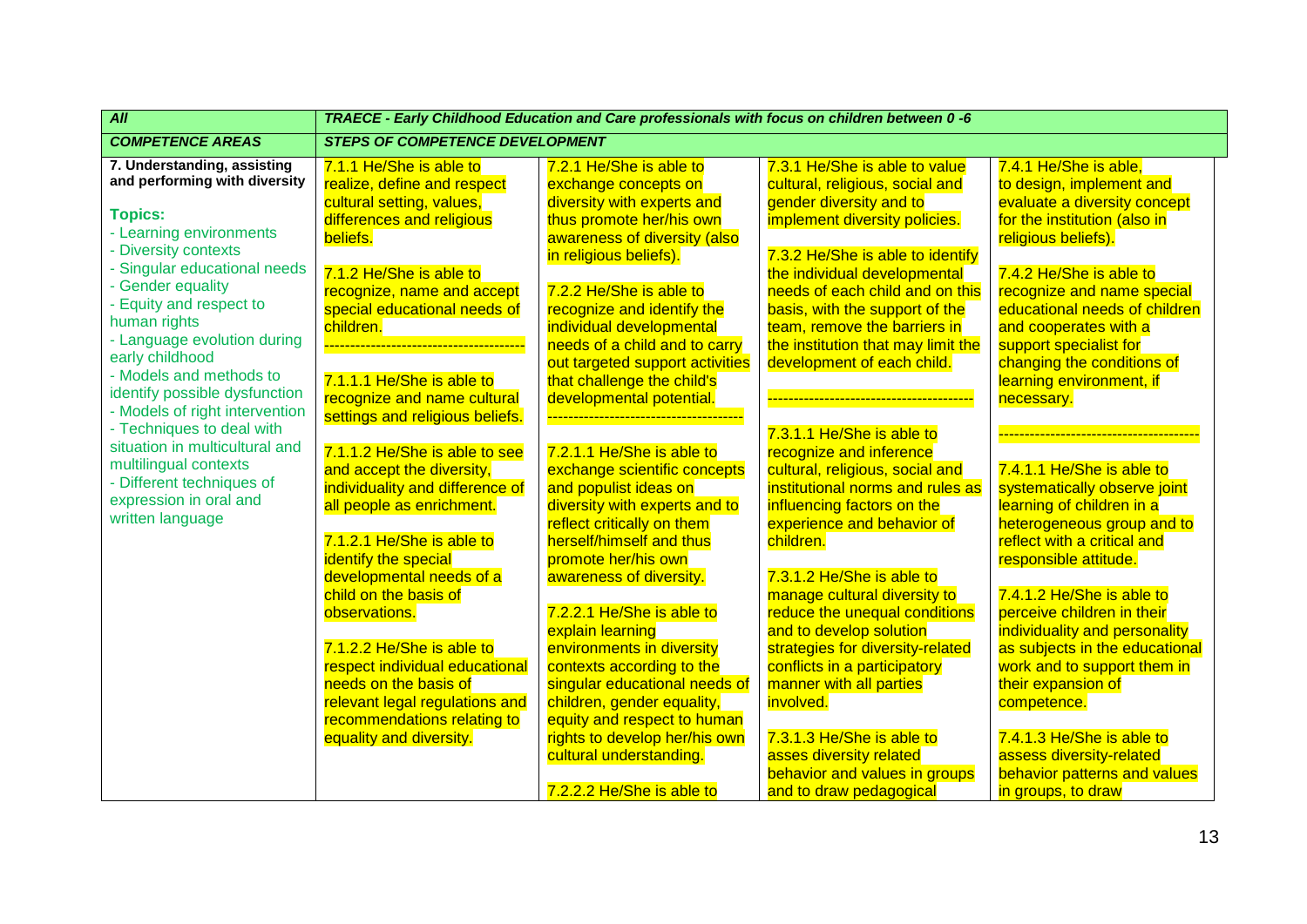| applicability and to further<br>develop them in the dialogue<br>between specialists. |  |  | classify and support<br>language evolution during<br>early childhood by following<br>general theories. | conclusions from them (e.g.<br>counteract exclusion<br>processes).<br>7.3.2.1 He/She is able to<br>distinguish possible<br>dysfunction and ensure the<br>right intervention (e.g. dealing<br>with situations for learning<br>languages in multicultural and<br>multilingual contexts).<br>7.3.2.2 He/She is able to<br>analyze individual behavior<br>patterns of children on the<br>basis of relevant reference<br>sciences and draw conclusions<br>for pedagogical work. | pedagogical conclusions from<br>them, to develop goals and to<br>translate them into action.<br>7.4.2.1 He/She is able to<br>design and regulate learning<br>environments in diversity<br>contexts attending to the<br>singular educational needs of<br>children, gender equality,<br>equity and respect to human<br>rights.<br>7.4.2.2 He/She is able to<br>elaborate an individual<br>development plan for children<br>in consideration with their<br>individuality and personality to<br>promote inclusion in<br>cooperation with other<br>specialist if necessary.<br>7.4.2.3 He/She is able to<br>develop concepts for the<br>promotion of equal<br>opportunities and inclusion,<br>taking into account the<br>different preconditions, to<br>critically examine their |
|--------------------------------------------------------------------------------------|--|--|--------------------------------------------------------------------------------------------------------|----------------------------------------------------------------------------------------------------------------------------------------------------------------------------------------------------------------------------------------------------------------------------------------------------------------------------------------------------------------------------------------------------------------------------------------------------------------------------|-----------------------------------------------------------------------------------------------------------------------------------------------------------------------------------------------------------------------------------------------------------------------------------------------------------------------------------------------------------------------------------------------------------------------------------------------------------------------------------------------------------------------------------------------------------------------------------------------------------------------------------------------------------------------------------------------------------------------------------------------------------------------------|
|--------------------------------------------------------------------------------------|--|--|--------------------------------------------------------------------------------------------------------|----------------------------------------------------------------------------------------------------------------------------------------------------------------------------------------------------------------------------------------------------------------------------------------------------------------------------------------------------------------------------------------------------------------------------------------------------------------------------|-----------------------------------------------------------------------------------------------------------------------------------------------------------------------------------------------------------------------------------------------------------------------------------------------------------------------------------------------------------------------------------------------------------------------------------------------------------------------------------------------------------------------------------------------------------------------------------------------------------------------------------------------------------------------------------------------------------------------------------------------------------------------------|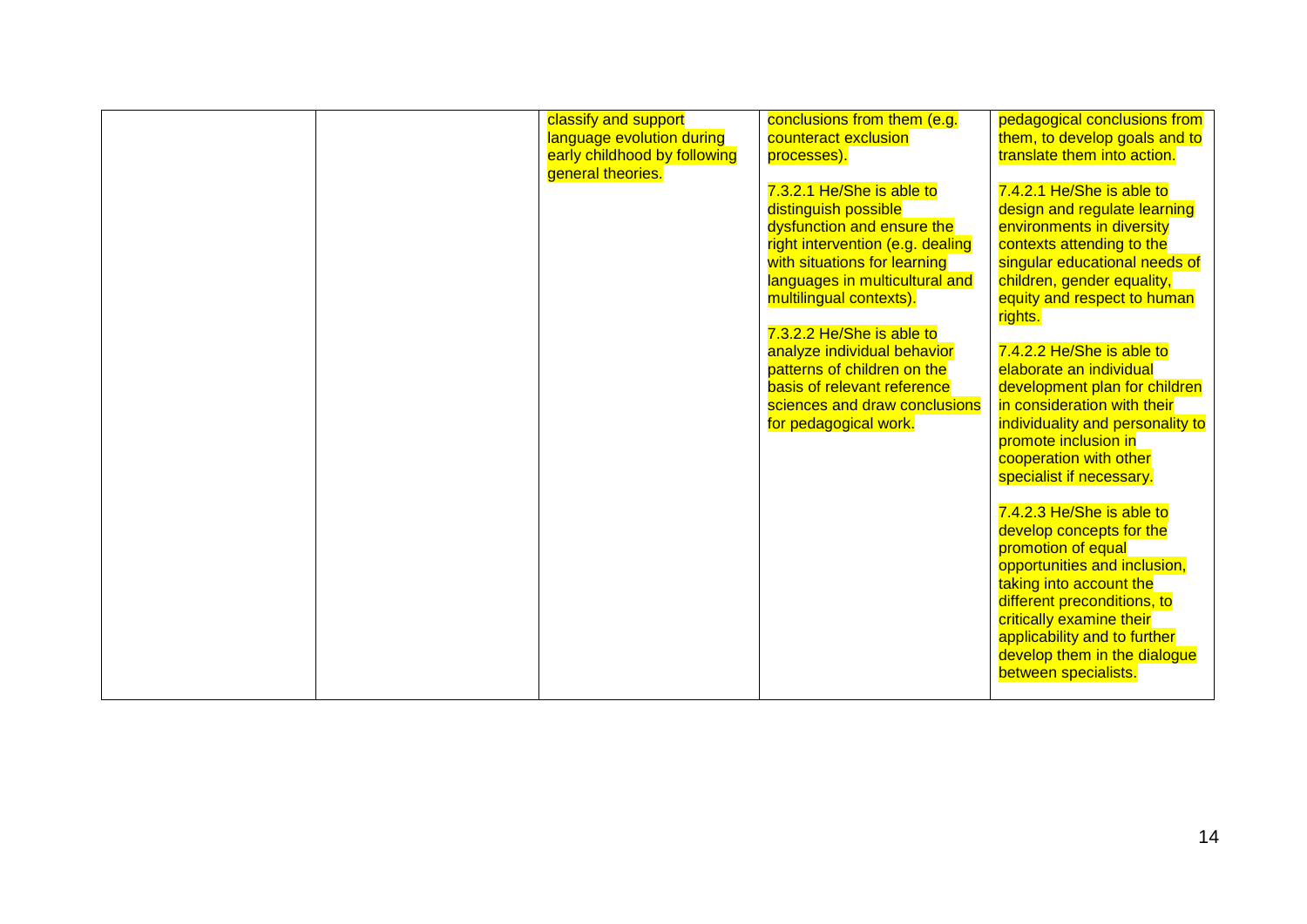| All                                                                                                                                                                                                                                                                                                                                                                                                                                                           | TRAECE - Early Childhood Education and Care professionals with focus on children between 0 -6                                                                                                                                                                                                                                                                                                                                                                                                                                                     |                                                                                                                                                                                                                                                                                                                                                                                                                                                                                                                                                                                                                                                                                                                                                              |                                                                                                                                                                                                                                                                                                                                                                                                                                                                                                                                                                                                                                                                                                                                                                                                             |  |  |
|---------------------------------------------------------------------------------------------------------------------------------------------------------------------------------------------------------------------------------------------------------------------------------------------------------------------------------------------------------------------------------------------------------------------------------------------------------------|---------------------------------------------------------------------------------------------------------------------------------------------------------------------------------------------------------------------------------------------------------------------------------------------------------------------------------------------------------------------------------------------------------------------------------------------------------------------------------------------------------------------------------------------------|--------------------------------------------------------------------------------------------------------------------------------------------------------------------------------------------------------------------------------------------------------------------------------------------------------------------------------------------------------------------------------------------------------------------------------------------------------------------------------------------------------------------------------------------------------------------------------------------------------------------------------------------------------------------------------------------------------------------------------------------------------------|-------------------------------------------------------------------------------------------------------------------------------------------------------------------------------------------------------------------------------------------------------------------------------------------------------------------------------------------------------------------------------------------------------------------------------------------------------------------------------------------------------------------------------------------------------------------------------------------------------------------------------------------------------------------------------------------------------------------------------------------------------------------------------------------------------------|--|--|
| <b>COMPETENCE AREAS</b>                                                                                                                                                                                                                                                                                                                                                                                                                                       | <b>STEPS OF COMPETENCE DEVELOPMENT</b>                                                                                                                                                                                                                                                                                                                                                                                                                                                                                                            |                                                                                                                                                                                                                                                                                                                                                                                                                                                                                                                                                                                                                                                                                                                                                              |                                                                                                                                                                                                                                                                                                                                                                                                                                                                                                                                                                                                                                                                                                                                                                                                             |  |  |
| 8. Developing Institutional,<br><b>Team related and Networking</b><br><b>Processes</b><br><b>Topics:</b><br>- Knowing about<br>organization<br>- Models and techniques to<br>get team related processes<br>- Models and techniques to                                                                                                                                                                                                                         | 8.1.1 He/She is able to maintain<br>relationships with potential network<br>partners on defined sub-areas of<br>her/his work.<br>8.1.2 He/She is be able to cooperate<br>with the team to perform tasks related<br>to his/her area of work.                                                                                                                                                                                                                                                                                                       | 8.2.1 He/She is able to design network<br>activities taking into account network<br>processes.<br>8.2.2 He/She is able to actively and<br>participatively shape team processes<br>and develop her/his own role in the<br>team.                                                                                                                                                                                                                                                                                                                                                                                                                                                                                                                               | 8.3.1 He/She is able to plan and implement<br>concepts for networking and to assess the<br>opportunities and limits of multi-professional<br>and interinstitutional cooperation.<br>8.3.2 He/She is able to use strategies for<br>designing team work processes in the<br>institution and to promote criteria-driven<br>team development.                                                                                                                                                                                                                                                                                                                                                                                                                                                                   |  |  |
| get networking processes<br>- Reflecting in terms of<br>innovating<br>- Reflecting in terms of<br>improving teaching work<br>- Models for improving<br>quality in educational<br><b>institutions</b><br>- Maintaining relationships<br>according to holist vision of<br>Education (relationship with<br>all different members of<br>Community)<br>- Participating with a critical<br>and responsible attitude (in<br>economic, social and<br>cultural issues) | 8.1.1.1 He/She is able to cultivate<br>relationships with potential network<br>partners in a defined, manageable<br>area.<br>8.1.2.1 He/She is able to clarify<br>her/his area of work in the team, to<br>develop ideas for further pedagogical<br>work in this regard, to make<br>appropriate arrangements in the team<br>and to observe these.<br>8.1.2.2 He/She is able to identify and<br>name goals, dialogue partners and<br>multipliers as well as possible public<br>relations instruments for child day<br>care facilities included ICT. | 8.2.1.1 He/She is able to identify the<br>existing networking in the social<br>environment and compare it with the<br>needs of families.<br>8.2.1.2 He/She is able to participate in<br>the implementation of networking<br>activities on the basis of a needs<br>analysis.<br>8.2.2.1 He/She is able to develop a<br>willingness for open learning processes<br>and for learning from each other within<br>the team and to assume co-<br>responsibility for successful team<br>processes.<br>8.2.2.2 He/She is able to analyze,<br>evaluate and draw conclusions for<br>her/himself the team processes, her/his<br>own professional role and exchange<br>information with other team members<br>(e.g. by using ICT).<br>8.2.2.3 He/She is able to implement | 8.3.1.1 He/She is able to coordinate<br>cooperation goals with the network partners<br>and integrate them into their own facilities.<br>8.3.1.2 He/She is able to assess and<br>evaluate the effectiveness of socio-spatial<br>cooperation and to further develop<br>networking.<br>8.3.2.1 He/She is able to design, implement<br>and reflect on different strategies for<br>creating relationships in working groups.<br>8.3.2.2 He/She is able to analyze and<br>evaluate team development processes, the<br>roles in the team and the exchange of<br>information between team members (e.g.<br>through the use of ICT) and, if necessary, to<br>organize support for the team.<br>8.3.2.3 He/She is able to develop,<br>implement and evaluate concepts for public<br>relations in social institutions. |  |  |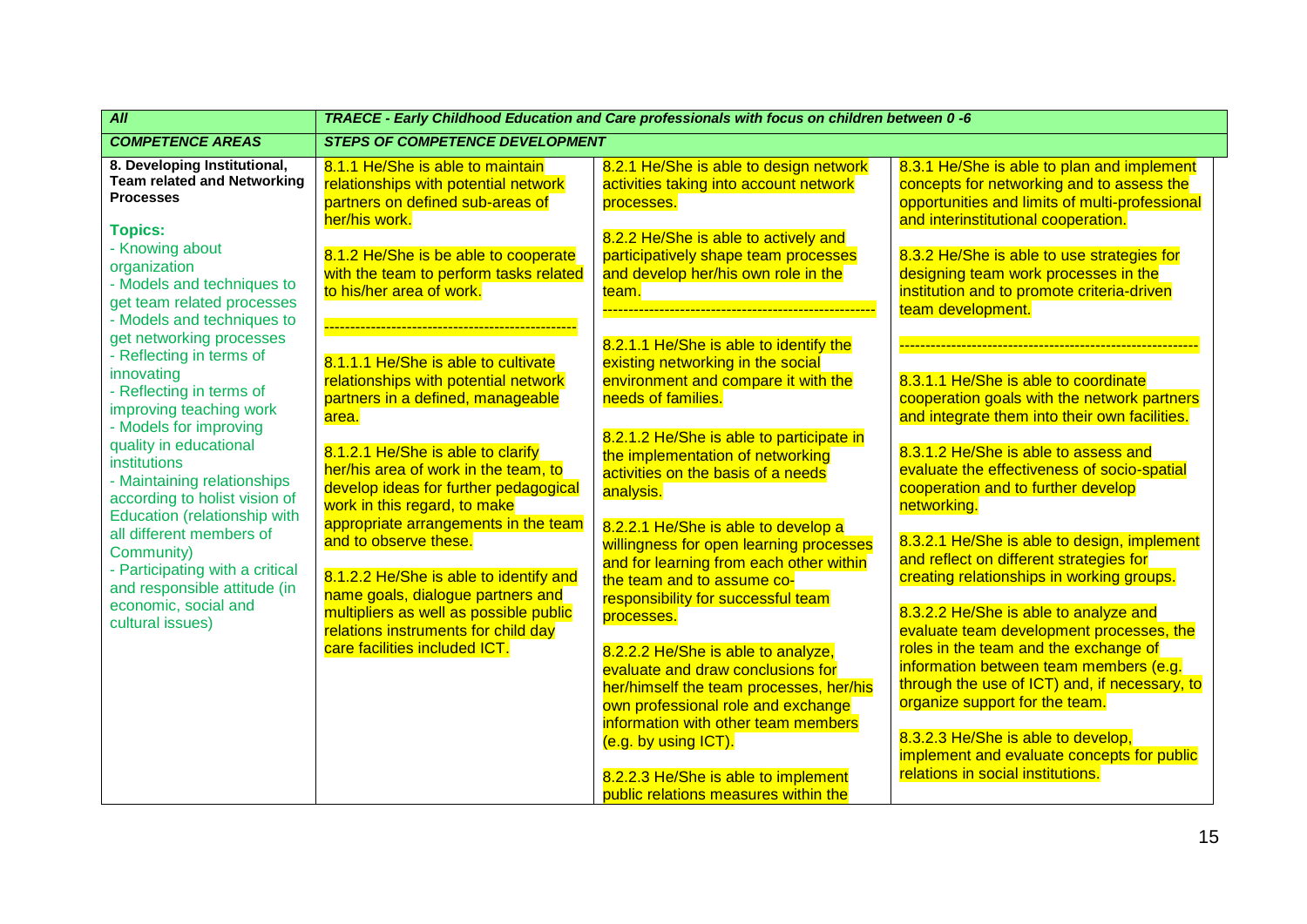|  | team according to criteria (e.g. target-<br>group-specific approach, logo with<br>recognition effect - also through the use<br>of ICT). |  |
|--|-----------------------------------------------------------------------------------------------------------------------------------------|--|
|  |                                                                                                                                         |  |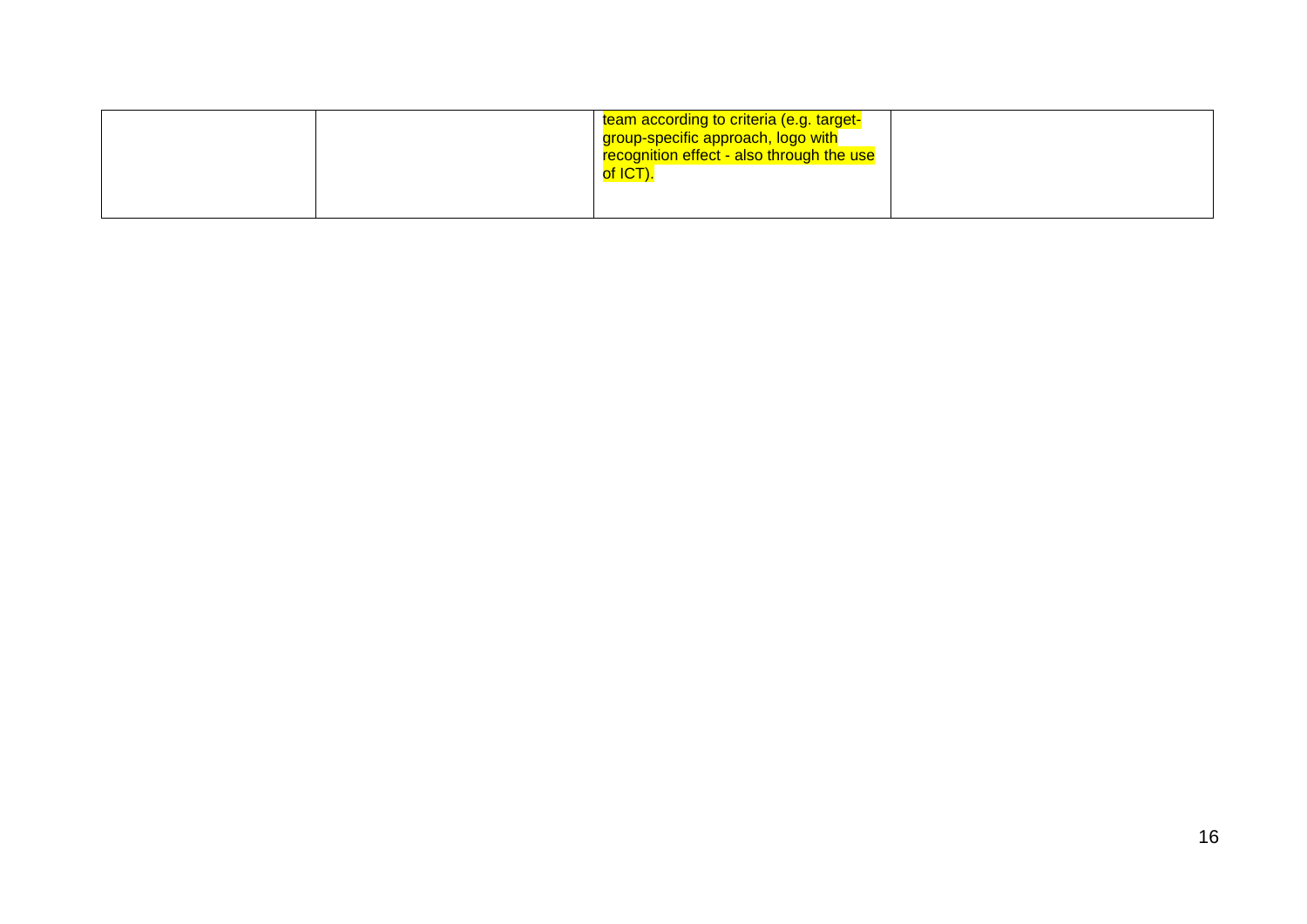| <b>All partners</b>                                                           | TRAECE - Early Childhood Education and Care professionals with focus on children between 0 -6                            |                                                                     |                                                             |                                                           |                                                                           |
|-------------------------------------------------------------------------------|--------------------------------------------------------------------------------------------------------------------------|---------------------------------------------------------------------|-------------------------------------------------------------|-----------------------------------------------------------|---------------------------------------------------------------------------|
| <b>COMPETENCE AREAS</b>                                                       | <b>STEPS OF COMPETENCE DEVELOPMENT</b>                                                                                   |                                                                     |                                                             |                                                           |                                                                           |
| 9 Administrative Tasks and<br><b>Management</b>                               | 9.1.1 He/She is able, concerning the<br>national regulations in her/his area of                                          | 9.2.1 He/She is able,<br>concerning the                             | 9.2.5 He/She is<br>able to name the                         | 9.3.1 He/She is<br>able to instruct                       | 9.3.5 He/She is<br>able to justify and                                    |
| <b>Topics:</b><br>- Supporting structures,                                    | responsibility, to name and carry out and<br>follow health and safety measures with a<br>mentor.                         | national regulations<br>in her/his area of<br>responsibility, to    | mission statement<br>of the institution<br>and to establish | and review<br>colleagues on<br>health and safety          | implement<br>personal data of<br>relevant new                             |
| - Financing and legal bases<br>of socio-educational                           | 9.1.2 He/She is able to exercise and                                                                                     | carry out and follow<br>health and safety                           | links between<br>socio-educational                          | measures to<br>ensure                                     | developments and<br>compliance with                                       |
| institutions<br>- Data protection<br>- Knowledge about quality                | follow rights and duties in her/his field of<br>responsibility.                                                          | measures<br>9.2.2 He/She is able                                    | action measures<br>and the mission<br>statement.            | compliance with<br>the regulations.                       | the regulations in<br>the institution.                                    |
| assurance<br>- Knowledge about<br>organization                                | 9.1.3 He/She is able to carry out<br>administrative tasks within a manageable<br>framework.                              | to exercise and<br>implement her/his<br>rights and duties as        | 9.2.6 He/She is<br>able to cooperate in                     | 9.3.2 He/She is<br>able to exercise<br>implement and      | 9.3.6 He/She is<br>able to evaluate<br>and further                        |
| - Knowledge about the work<br>field                                           | 9.1.4 He/She is able to follow national                                                                                  | an employee in<br>socio-educational                                 | the quality<br>development of                               | evaluate her/his<br>rights and duties                     | develop the<br>implementation of                                          |
| <b>Topics of quality</b><br>management                                        | regulations of personal data.<br>9.1.5 He/She is able to name and                                                        | institutions on her/his<br>own responsibility.                      | educational and<br>care concepts<br>within the team.        | as an employee in<br>socio-educational<br>institutions on | the institution's<br>mission statement<br>in cooperation with             |
| - Concept development,<br>education-, training- and<br>support concepts       | explain the mission statement of the<br>institution.                                                                     | 9.2.3 He/She is able<br>to construct complex<br>administrative work | 9.2.7 He/She is<br>able to participate                      | her/his own<br>responsibility and<br>to work for the      | the team.<br>9.3.7 He/She is                                              |
| - Organizational models,<br>organizational development,<br>quality management | 9.1.6 He/She is able to name basic<br>target areas and work steps of quality<br>development.                             | (e.g. by using digital<br>media).                                   | and organize the<br>planning of basic                       | interests of<br>her/his                                   | able to participate<br>in the development                                 |
|                                                                               | ----------------------                                                                                                   | 9.2.4 He/She is able<br>to utilize personal<br>data and to inform   | organizational<br>processes, (e.g. by<br>using ICT-tools)   | professional<br>group.<br>9.3.3 He/She is                 | of educational<br>training and care<br>concepts in the<br>team and in the |
|                                                                               | 9.1.1.1 He/She is able, concerning the<br>national regulations in her/his area of<br>responsibility to follow health and | her/himself about<br>new developments in<br>this regard.            | -------------------------<br>9.2.5.1 He/She is              | able to implement<br>complex<br>administrative            | institution and to<br>apply quality<br>development                        |
|                                                                               | occupational safety measures and<br>accident prevention measures upon<br>instruction.                                    | ---------------------------                                         | able to recognize<br>her/his own                            | tasks using digital<br>media and                          | concepts (e.g.<br>consideration of                                        |
|                                                                               | 9.1.2.2 He/She is able to exercise and                                                                                   | 9.2.1.1 He/She is<br>able, concerning the                           | pedagogical<br>attitude and to<br>reflect on it on the      | evaluate their<br>effectiveness.                          | needs and status<br>analysis).                                            |
|                                                                               | follow rights and duties in her/his field of                                                                             | national regulations                                                | basis of the                                                |                                                           | 9.3.8 He/She is                                                           |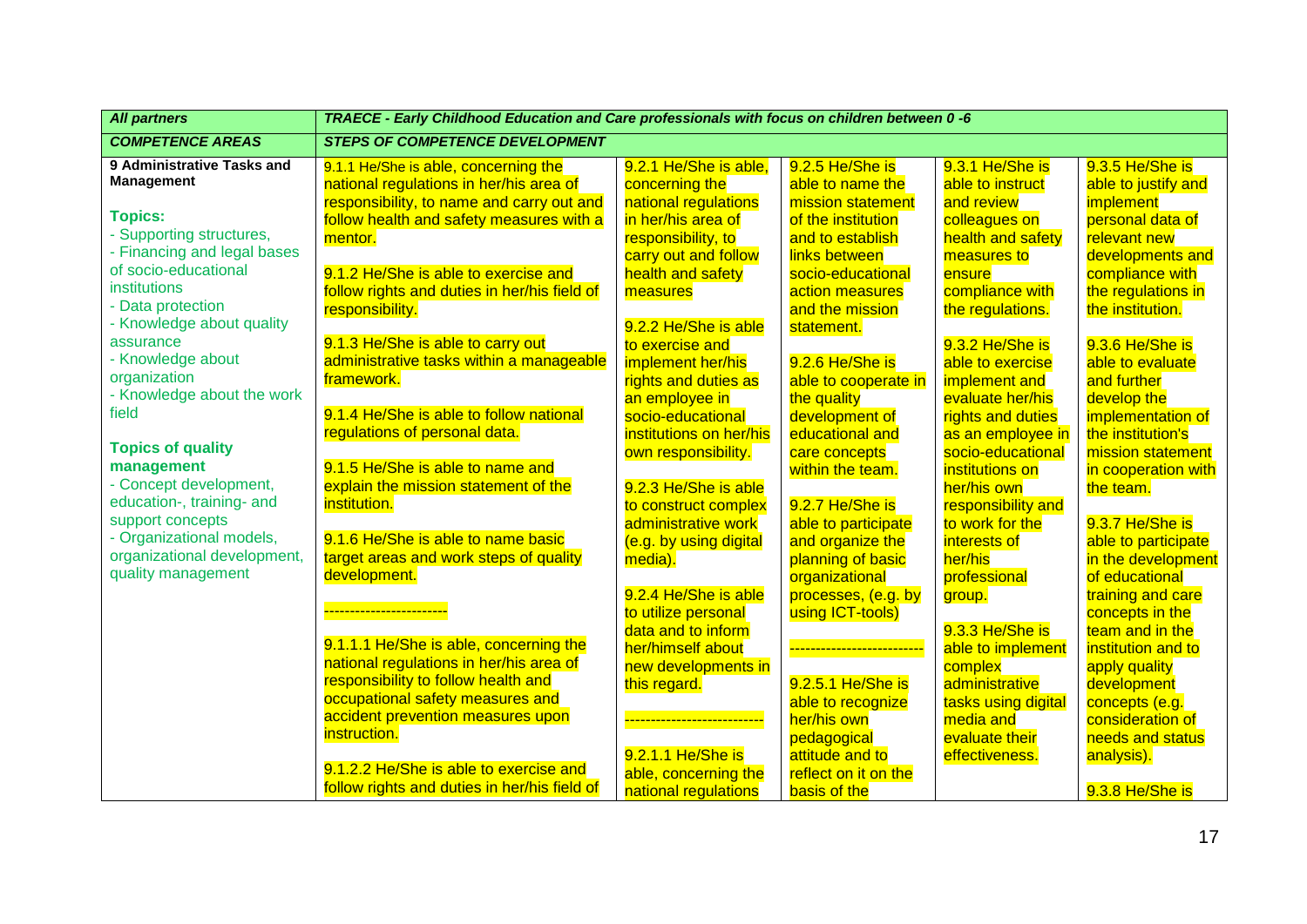| responsibility in a responsible manner or | in her/his area of      | institution's mission | 9.3.4 He/She is     | able to cooperate,                    |
|-------------------------------------------|-------------------------|-----------------------|---------------------|---------------------------------------|
| to make arrangements in this regard, if   | responsibility, to      | statement.            | able to exchange    | discuss and                           |
| necessary and to name framework           | follow health and       |                       | ideas about         | develop essential                     |
| conditions which promote or inhibit the   | occupational safety     | 9.2.6.1 He/She is     | different           | criteria for the                      |
| exercise of rights and duties.            | measures and            | able to analyze and   | educational and     | planning of                           |
|                                           | accident prevention     | evaluate early        | care concepts       | processes and                         |
| 9.1.3.1 He/She is able to carry out       | measures.               | childhood             | within the team     | organizational                        |
| independently administrative tasks within |                         | education and care    | and to participate  | procedures.                           |
|                                           | 9.2.2.1 He/She is       |                       | actively and        |                                       |
| a manageable framework (e.g. the          |                         | concepts on the       |                     |                                       |
| independent keeping of children's         | able to exercise and    | basis of quality      | purposefully in the | 9.3.9 He/She is                       |
| absence and attendance lists).            | implement her/his       | criteria.             | <b>further</b>      | able to analyze                       |
|                                           | rights and duties as    |                       | development of      | and assess                            |
| 9.1.4.1 He/She is able to name and        | an employee in          | 9.2.7.1 He/She is     | the pedagogical     | changes in the                        |
| follow national regulations of personal   | socio-educational       | able to participate   | concept on the      | legal, financial and                  |
| data in her/his area of responsibility in | institutions on her/his | and organize the      | basis of quality    | social framework                      |
| accordance with the provisions of data    | own responsibility      | planning of basic     | criteria.           | conditions.                           |
| protection law (e.g. observance of        | and develop targeted    | organizational        |                     |                                       |
| confidentiality).                         | educational activities. | processes (by         |                     | <mark>----------------------</mark> - |
|                                           |                         | using ICT-tools).     |                     |                                       |
| 9.1.5.1 He/She is able to name and        | 9.2.3.1 He/She is       |                       | 9.3.1.1 He/She is   | 9.3.5.1 He/She is                     |
| explain the mission statement of the      | able to construct       | 9.2.8.1 He/She is     | able to instruct    | able to justify                       |
| institution and to explain the importance | complex                 | able to select        | and review          | personal data in                      |
| of mission statements in quality          | administrative work     | procedures of self-   | colleagues on       | accordance with                       |
| management.                               | using digital media     | external evaluation   | health and          | the data protection                   |
|                                           | (e.g. educational       | (including peer       | occupational        | provisions and to                     |
| 9.1.6.1                                   | documentation,          | evaluation) in a      | safety measures     | ensure the                            |
| He/She is able to name basic target       | development             | targeted manner       | and accident        | implementation of                     |
| areas of quality development (e.g.        | reports).               | and apply them        | prevention to       | relevant new                          |
| transparency of services, effectiveness)  |                         | appropriately.        | ensure              | developments and                      |
| and assign quality-enhancing measures     | 9.2.4.1 He/She is       |                       | compliance with     | compliance with                       |
| to the work steps of the quality cycle    | able to utilize         |                       | the regulations.    | the regulations in                    |
| (plan, do, check, act).                   | personal data in        |                       |                     | the institution.                      |
|                                           | accordance with the     |                       | 9.3.2.1 He/She is   |                                       |
|                                           | regulations of data     |                       | able to exercise,   | 9.3.6.1 He/She is                     |
|                                           | protection law and to   |                       | implement and       | able to evaluate                      |
|                                           | inform her/himself      |                       | evaluate her/his    | the implementation                    |
|                                           | independently about     |                       | rights and duties   | of the institution's                  |
|                                           | new developments in     |                       | as an employee in   | mission statement                     |
|                                           |                         |                       |                     | and, if necessary,                    |
|                                           | this regard and then    |                       | socio-educational   |                                       |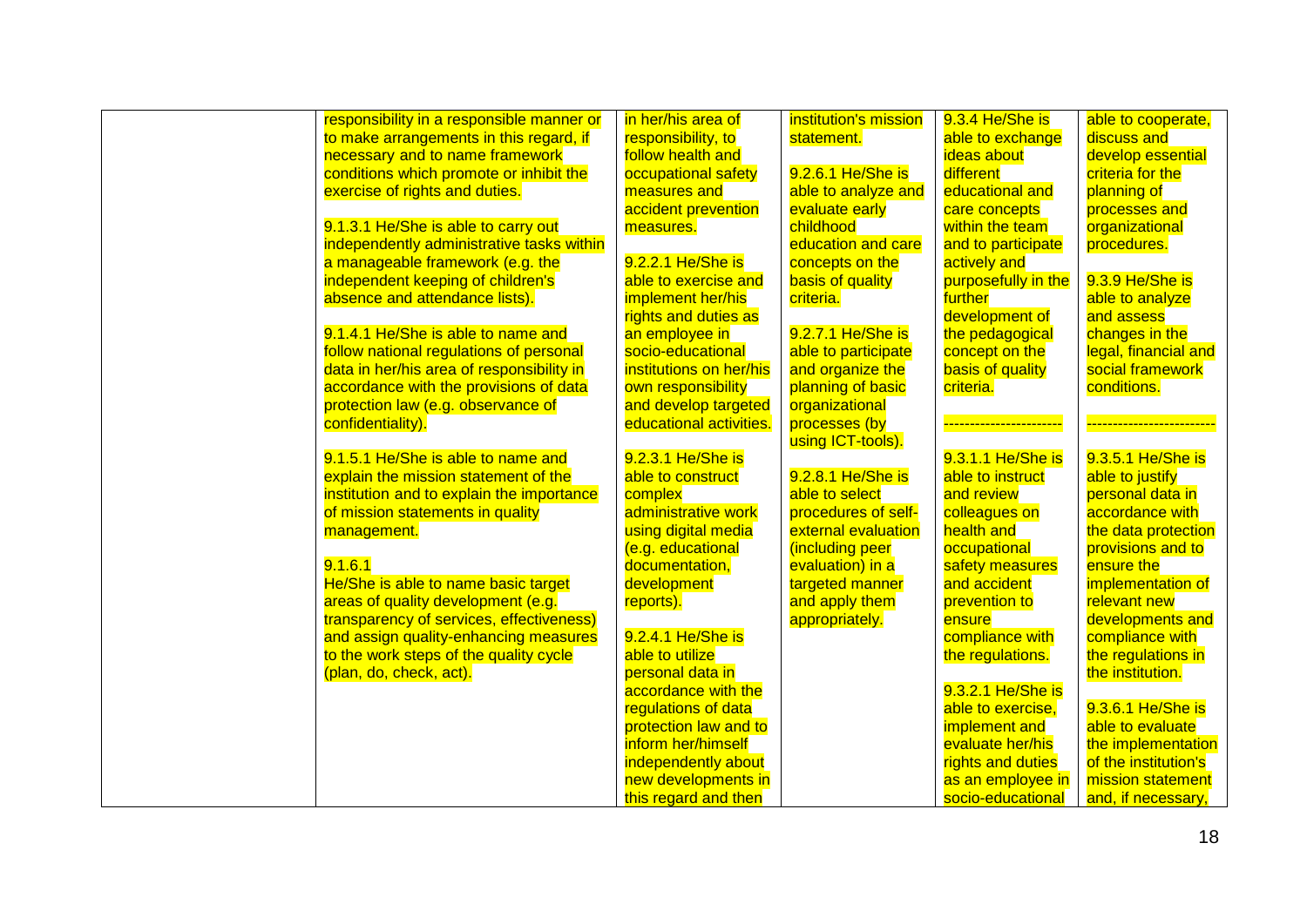|  | to act accordingly. | institutions on   | further develop the  |
|--|---------------------|-------------------|----------------------|
|  |                     | her/his own       | institution's        |
|  |                     |                   | mission statement    |
|  |                     | responsibility to |                      |
|  |                     | implement them    | together with the    |
|  |                     | in targeted       | team.                |
|  |                     | pedagogical       |                      |
|  |                     | activities and to | 9.3.7.1 He/She is    |
|  |                     | promote her/his   | able to cooperate,   |
|  |                     | professional      | discuss and          |
|  |                     | interests.        | develop different    |
|  |                     |                   | ideas of             |
|  |                     | 9.3.3.1 He/She is | educational          |
|  |                     | able to implement | training and care    |
|  |                     | complex           | concepts in the      |
|  |                     | administrative    | team and in the      |
|  |                     | tasks (e.g.       | institution and to   |
|  |                     | statistics on a   | apply quality        |
|  |                     | <b>basis</b> of   | development          |
|  |                     | pedagogical and   | concepts (e.g.       |
|  |                     | economical        | consideration of     |
|  |                     | processes) using  | needs and status     |
|  |                     | digital media and | analysis).           |
|  |                     | evaluate their    |                      |
|  |                     | effectiveness.    | 9.3.8.1 He/She is    |
|  |                     |                   | able to develop      |
|  |                     |                   | quality criteria for |
|  |                     |                   | pedagogical and      |
|  |                     |                   | organizational       |
|  |                     |                   | processes in a       |
|  |                     |                   | team and to check    |
|  |                     |                   | the effectiveness    |
|  |                     |                   | and sustainability   |
|  |                     |                   | of the               |
|  |                     |                   | implementation of    |
|  |                     |                   | quality criteria.    |
|  |                     |                   |                      |
|  |                     |                   | 9.3.9.1 He/She is    |
|  |                     |                   | able to analyze      |
|  |                     |                   | and assess           |
|  |                     |                   |                      |